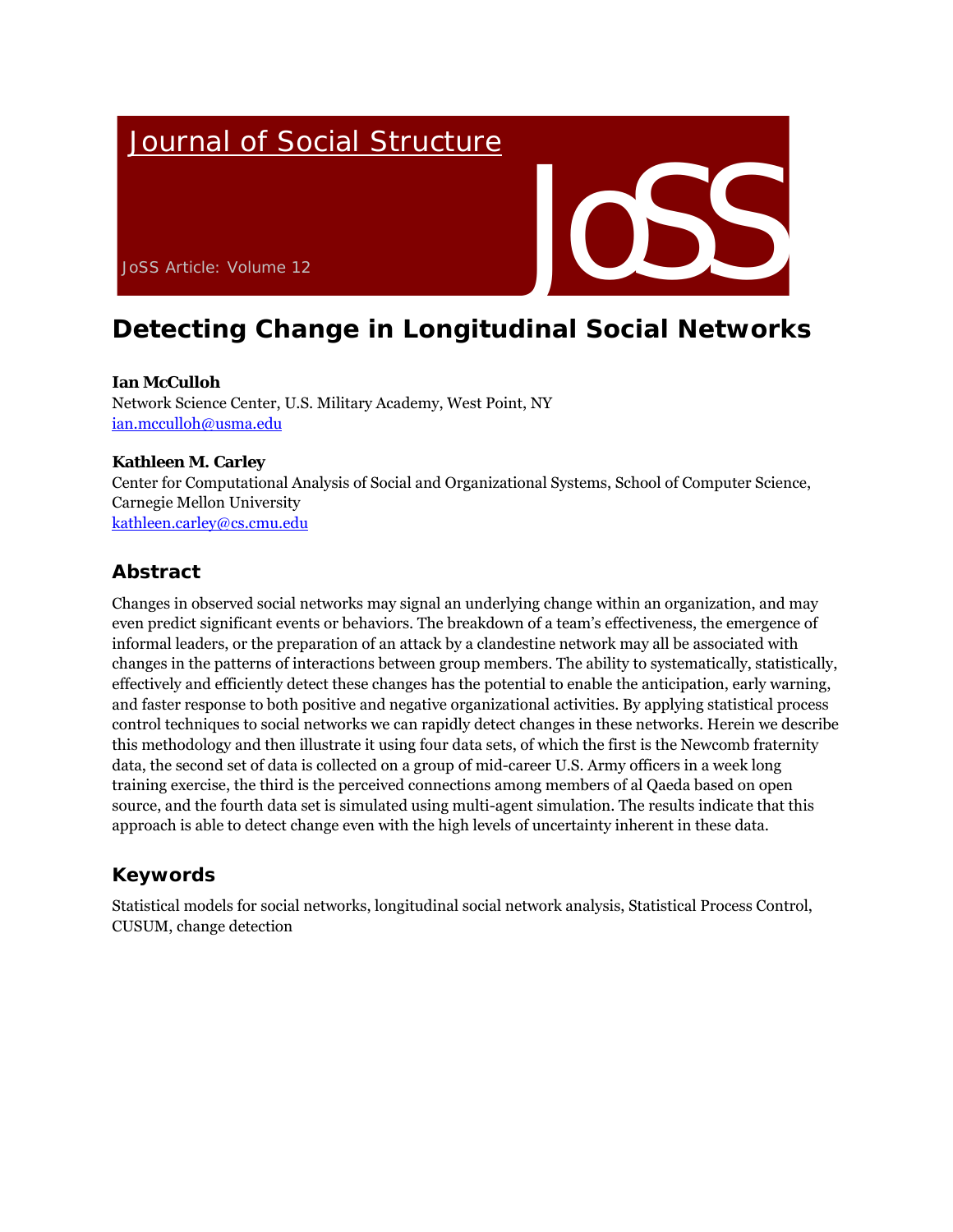# **Acknowledgements**

This research is part of the ARO Change Detection project with the USMA Network Science Center and the Dynamics Networks project in CASOS (Center for Computational Analysis of Social and Organizational Systems, http://www.casos.cs.cmu.edu) at Carnegie Mellon University.

This work was supported in part by:

- The Army Research Organization, MIPR No. 9FDATXR048.
- The Office of Naval Research (ONR), United States Navy Grant No. N00014-06-1-0104
- The Army Research Labs DAAD19-01-2-0009.
- The Army Research Institute ARI—W91WAW07C0063.
- Additional support on measures was provided by the National Science Foundation IGERT 9972762 in CASOS and the Department of Defense.

The views and conclusions contained in this document are those of the authors and should not be interpreted as representing the official policies, either expressed or implied, of the ARO, ONR, ARL, NSF, DOD or the U.S. government.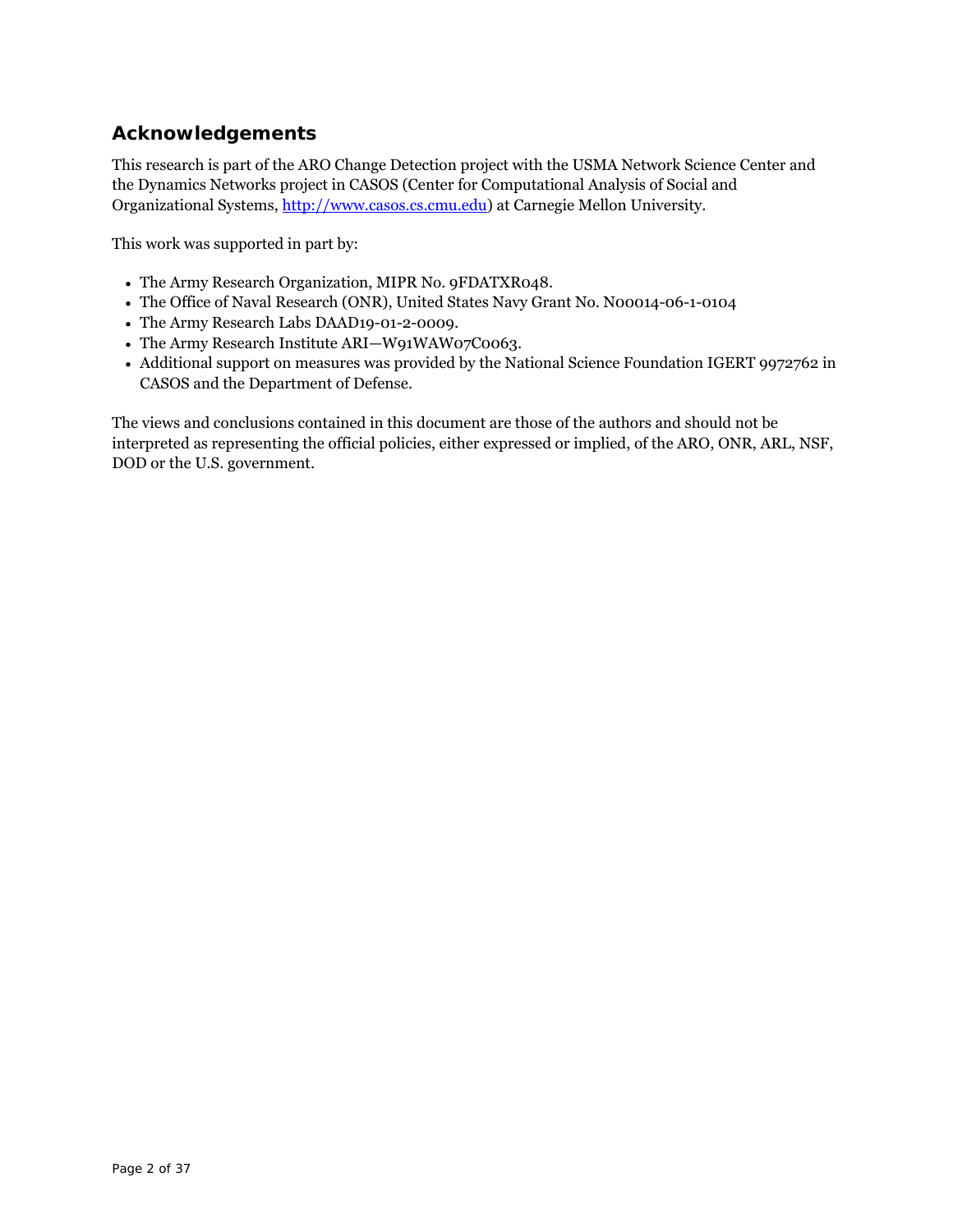# **Introduction**

Social network change detection (SNCD) represents an exciting new area of research. It combines the area of statistical process control and social network analysis. The combination of these two disciplines is likely to produce significant insight into organizational behavior and social dynamics. Immediate applications to counter terrorism and organizational behavior are possible due to the sheer volume of available electronic communications network data (McCulloh et al., 2008; Ring, Henderson & McCulloh, 2008).

Much research has been focused in the area of longitudinal social networks (Sampson, 1969; Newcomb, 1961; Romney et al., 1989; Banks & Carley, 1996; Sanil, Banks & Carley, 1995; Snijders, 1990, 2007; Frank, 1991; Huisman & Snijders, 2003; Johnson et al., 2003; McCulloh et al., 2007a, 2007b). Wasserman et al. (2007) state that, "The analysis of social networks over time has long been recognized as something of a Holy Grail for network researchers." Doreian & Stokman (1997) produced a seminal text on the evolution of social networks. In their book they identified as a minimum, 47 articles published in *Social Networks* that included some use of time, as of 1994. They also noted several articles that used over time data, but discarded the temporal component, presumably because the authors lacked the methods to properly analyze such data. An excellent example of this is the Newcomb (1961) fraternity data, which has been widely used throughout the social network literature. More recently, this data has been analyzed with its' temporal component (Doreian & Stokman, 1997; Krackhardt, 1998; Baller, et al. 2008).

Methods for the analysis of over-time network data have actually been present in the social sciences literature for quite some time (Katz & Proctor, 1959; Holland & Leinhardt, 1977; Wasserman, 1977; Wasserman & Iacobuccci, 1988; Frank, 1991). Continuous time Markov chains for modeling longitudinal networks were proposed as early as 1977 by Holland & Leinhardt and by Wasserman. Their early work has been significantly improved upon (Wasserman, 1979; 1980; Leenders, 1995; Snijders & van Duijn, 1997; Snijders, 2001; Robins & Pattison, 2001) and Markovian methods of longitudinal analysis have even been automated in a popular social network analysis software package SIENA. A related body of research focuses on the evolution of social networks (Dorien, 1983; Carley (1990, 1991, 1995, 1999); Dorien & Stokman, 1997) to include three special issues in the *Journal of Mathematical Sociology* (*JMS* 21, 1-2; *JMS* 25, 1; *JMS* 27, 1). Others have focused on statistical models of network change (Feld, 1997; Sanil, Banks, & Carley, 1995; Snijders, 1990, 1996; Van de Bunt et al., 1999; Snijders & Van Duijn, 1997). Robins & Pattison (2001, 2007) have used dependence graphs to account for dependence in over-time network evolution. We can clearly see that the development of longitudinal network analysis methods is a well established problem in the field of social networks.

We nominate four types of dynamic network behaviors for investigation in this paper. These behaviors are not comprehensive; however, it is necessary to define a set of behaviors to focus our investigation of network change. The four behaviors we focus our attention on include: network stability; endogenous change; exogenous change; and initiated change.

**Stability** occurs when the underlying relationship between agents in a network remains the same. It is possible that observed networks may contain error (Killworth & Bernard, 1976; Bernard & Killworth, 1977). If the network is stable, then changes in the network over time are due to observation error alone. An example of stability occurs in work environments where the underlying relationships remain unchanged, however, fluctuations exist as a result of stochastic noise, variations in daily work requirements, and sampling error.

**Endogenous change** occurs when the goals and motives of an individual, among other factors may drive the network to evolve. For example, a military platoon consisting of 20 to 30 soldiers can experience endogenous change as individuals interact, share beliefs and experiences. This is the focus of actor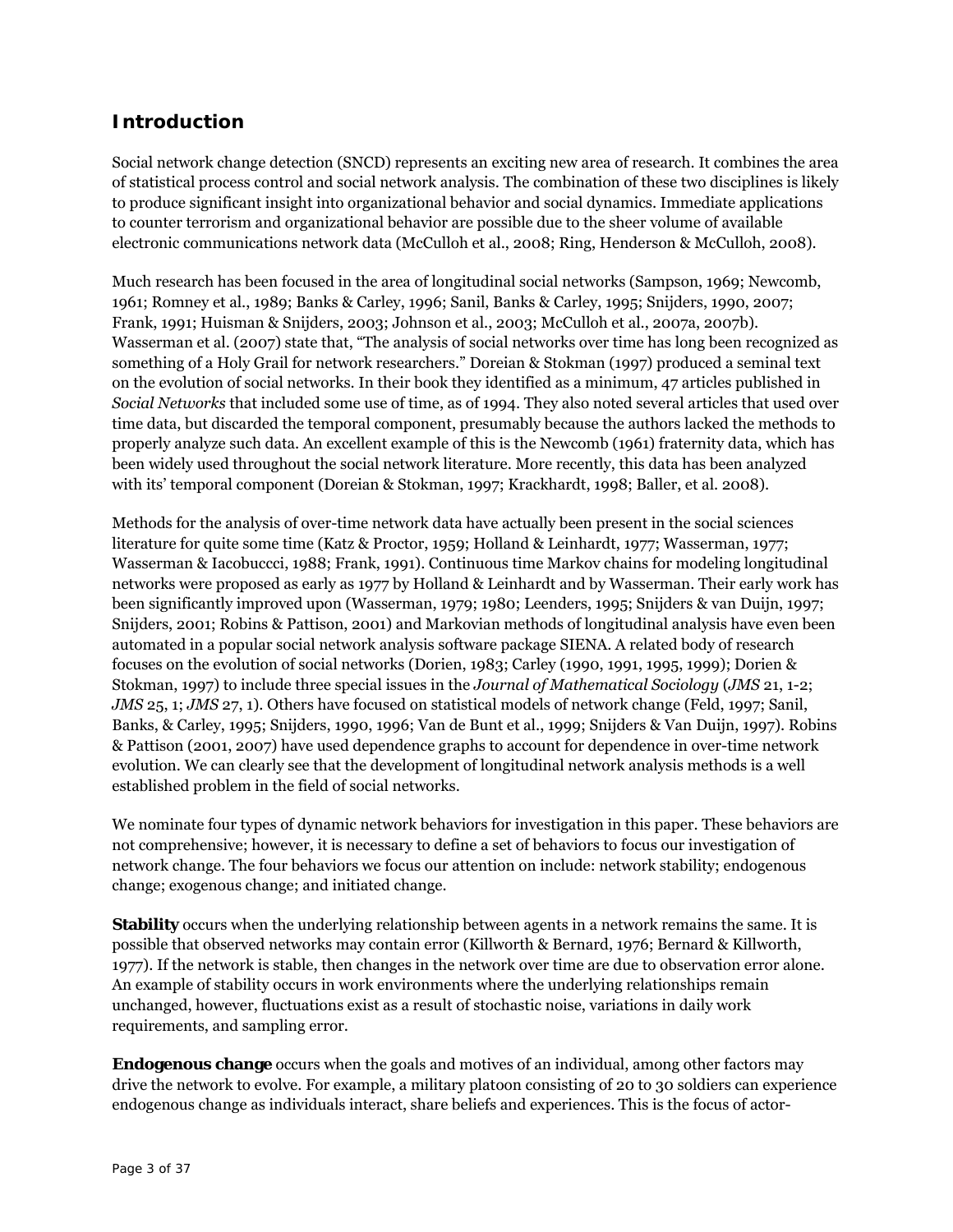oriented models (Snjiders, 2007) which attempt to estimate statistically significant behaviors, both structural and compositional, that drive network evolution. In a similar fashion, multi-agent simulation approaches attempt to investigate endogenous change by specifying agent-level behavior in order to infer network evolution.

**Exogenous change** occurs when a change is introduced separate from the agent interaction. With this type of change future events are independent from previous events. This implies that no inference can be drawn from the present model about the future network dynamics. An example of exogenous change might occur in the form of an enemy attack on a military platoon consisting of 20 to 30 soldiers. During the attack there is something fundamentally different about the relationships among the soldiers. There is nothing about the individual interactions that could predict this change caused by an exogenous source. In other situations, exogenous change can occur for many reasons. A shortage of economic resources could lead to job lay-offs that will significantly affect the social network, regardless of endogenous effects. These are of course drastic changes, presented here to illustrate abrupt forms of network change. It is also possible to have smaller change, such as when a new person joins a social group, a company finds new access to less expensive resources, or a group member finds a better way of accomplishing required tasks.

The final longitudinal network behavior we discuss is **initiated change**. We define this behavior as occurring when an exogenous change initiates a sequence of endogenous change. In our military example, it is possible that the heroic or cowardly actions of individuals in the platoon may affect the way other platoon members see them, thereby affecting the interaction among agents in the network and initiating endogenous network evolution.

It is important to delineate the difference between stability, endogenous, exogenous and initiated change if we are to understand network dynamics and any underlying processes governing network behavior. Again these changes are not comprehensive as one might imagine periodic change, event driven change, and other forms of change found in the dynamics literature. A first step toward the problem of longitudinal network analysis is to statistically determine that an organization has changed over time. For example, Johnson et al. (2003) studied people wintering over at the South Pole. There were three similar groups corresponding to three different years. A whole-network survey design was used to collect social network data once per month for eight months for each of the three groups. Johnson studied longitudinal change on the social networks of the three groups. Theoretically, these similar groups should exhibit similar evolutionary behavior. In one of the groups, there was an exogenous change that involved the "disappearance" of an expressive leader "due in part to harassment by a marginalized crew member." This exogenous change significantly affected the evolutionary behavior of the network. This behavior was only apparent as a result of the similarity between the three groups and the large magnitude of the difference in network behavior, which enabled Johnson to determine the significant cause of this difference. In practice, this type of similarity among groups may be rare. SNCD offers a method to identify statistically significant abrupt change in network behavior in real-time, and to identify a likely change point of when the change occurred. This change point will allow a social scientist to identify potential causes of change, such as the disappearance of the crew member, and isolate that exogenous abrupt change from typical longitudinal behavior.

Our approach for detecting changes in longitudinal networks rapidly detects an abrupt change in some network measure over time. We are not predicting a future change, but rather rapidly identifying that a change has occurred; and then providing a statistically sound indication of when that change was likely to have occurred.

Rapid detection and identification of change is important for two key reasons. First, it allows an analyst monitoring a network in real time to respond quickly to organizational change, facilitating the change if it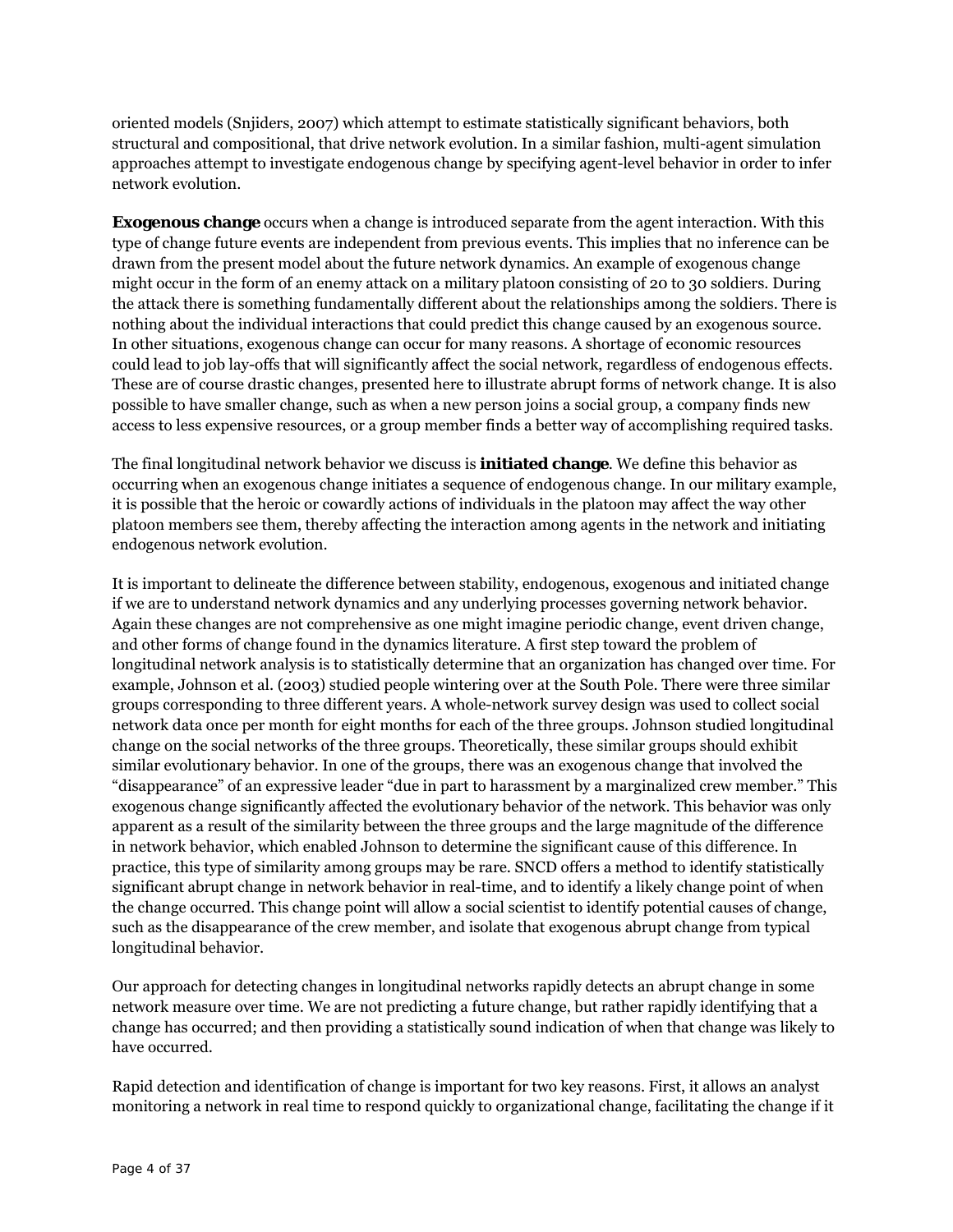is positive, and mitigating the effects of negative change on the organization. For example, ideas and policies are discussed and communicated within a network of people, long before organizational implementation. Sometimes, individual politics (network evolution) can prevent the implementation of good ideas (Rogers, 2003). Rapid detection of organizational change may cause a manager to investigate the presence of good initiatives and see them through to implementation. On the other hand, terrorist organizations will begin planning their attacks, long before they are actually carried out. Rapid change detection could alert military intelligence analysts to the shift in planning activities prior to the attack occurring.

The proposed approach may also be useful to social scientists investigating organizational change. This approach provides another tool for the exploration of longitudinal networks. Common problems with existing methods such as exponential random graphs and actor-oriented models include degeneracy and non-convergence (Handcock, 2003). SNCD can identify changes in longitudinal networks to help identify abrupt changes induced by some exogenous factor, such as the removal of the agent in the Johnson wintering over data (Johnson et al., 2003). With SNCD, the social scientist can identify shorter periods within the longitudinal network data where other methods may provide useful insight without convergence and degeneracy issues.

The third key reason that rapid change detection is important is that it limits the scope of explanation for network change. A sound statistical estimate of when a network change occurred can help a social scientist identify potential abrupt exogenous changes and thereby isolate periods of the network for more in-depth investigation. Determining the likely time of change in a network helps us understand where to look for fundamental conditions that cause groups to transform themselves. If we as social scientists could monitor networks in a daily or weekly basis, we could open a new line of research within longitudinal network analysis.

SNCD is essentially a statistical approach for detecting abrupt persistent changes in organizational behavior over time. Organizations are not static, and over time their structure, composition, and patterns of communication may change. These changes may occur quickly, such as when a corporation restructures, but they often happen gradually, as the organization responds to environmental pressures, or individual roles expand or contract. Often, these gradual changes reflect a fundamental qualitative shift in an organization, and may precede other indicators of change. It is important to note, however, that a certain degree of change is expected in the normal course of an unchanging organization, reflecting normal day-to-day variability. The challenge of Social Network Change Detection is whether metrics can be developed to detect signals of meaningful change in social networks in a background of normal variability.

This paper will introduce an application of statistical process control to detect change in longitudinal network data. A brief background is provided on statistical process control which is used extensively in manufacturing. Statistical process control is extended to social networks with important limitation and distribution assumptions being addressed. The newly proposed method is demonstrated on three longitudinal data sets. The performance of the method is then explored using multi-agent simulation.

# **Background**

Longitudinal social network data is becoming increasingly more common. Longitudinal network data can be readily obtained in a semi-autonomous fashion from the internet, blogs, and email. Longitudinal network analysis is becoming increasingly relevant for the analysis of online citation networks, internet movie data, massive multi-player on-line games (MMPOG), patent data bases, phone-networks, emailbased-networks, social-media networks and more.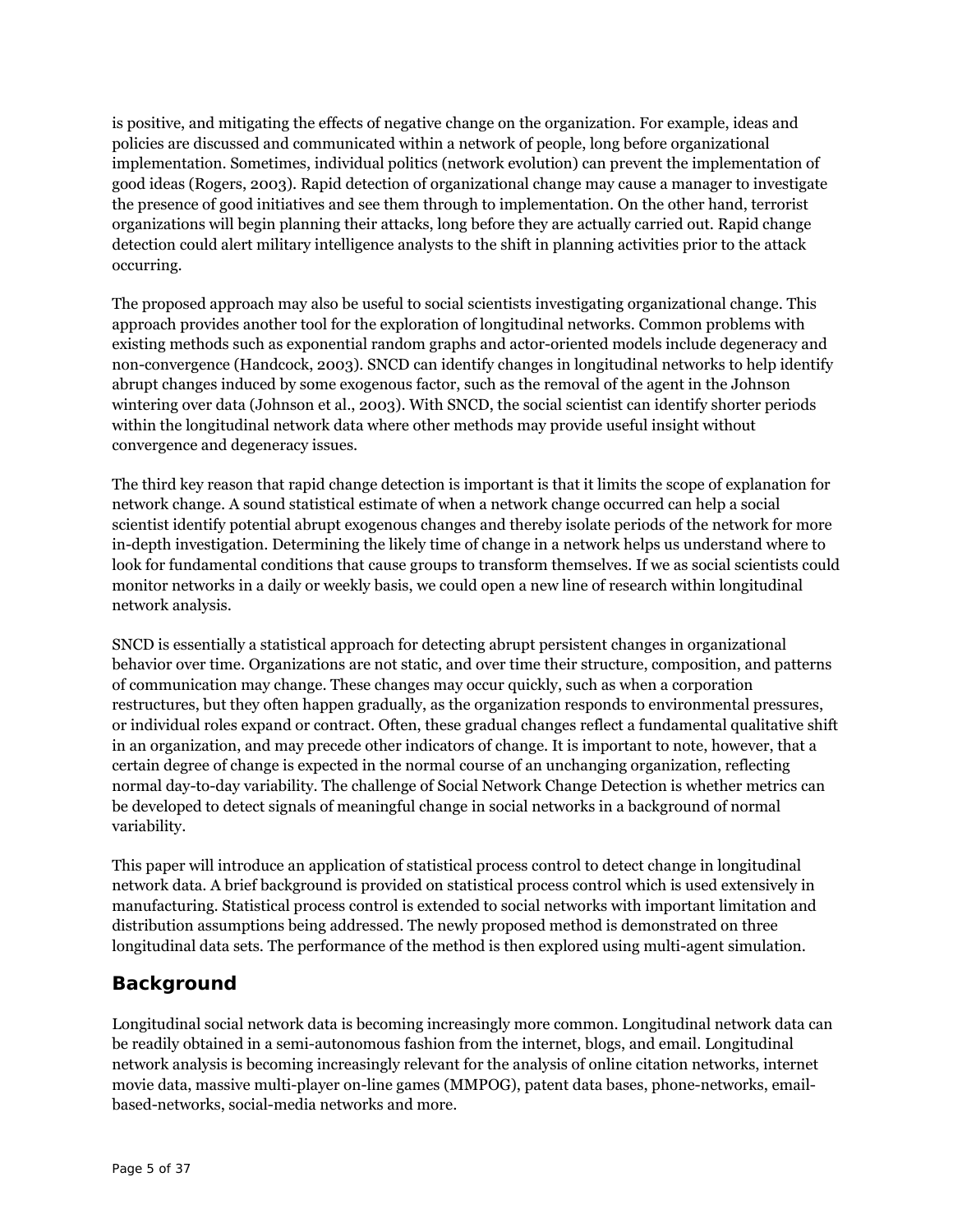Current methods of change detection in social networks, however, are limited. Hamming distance (Hamming, 1950) is often used in binary networks to measure the distance between two networks. Euclidean distance is similarly used for weighted networks (Wasserman & Faust, 1994). While these methods may be effective at quantifying a difference in static networks, they lack an underlying statistical distribution. This prevents an analyst from identifying a statistically significant change, as opposed to normal and spurious fluctuations in the network.

Jaccard indices are used by SIENA (Snijders et al., 2007) users to assess the amount of turnover from one observation of network panel data to the next. The amount of turnover may indicate a number of important features of the data, including whether an actor-oriented model is likely to have convergence issues. This index is not ideal for detecting network change for similar reasons as the Hamming distance.

The quadratic assignment procedure (QAP) and its multiple regression counterpart MRQAP (Krackhardt, 1987, 1992) has been used to detect structural similarity and compare networks in terms of their correlation. This is not the same as detecting a statistically significant change in the network over-time. The procedure could probably be adapted for such purpose, but this is not a trivial task and certainly beyond the scope of this paper.

Markovian approaches to longitudinal network analysis such as SIENA are good methods for modeling evolutionary change and determining structural factors that affect network change; however, these models may have convergence issues in the presence of sufficiently large abrupt endogenous or exogenous changes. These models also assume an underlying statistical process within the network that drives change, and models exogenous change with time dummies that requires some a priori knowledge of the change.

SNCD is a process of monitoring networks to determine when significant changes to their network structure occur so that analysts and researchers can more efficiently search for potential causes of change. We propose that techniques from social network analysis, combined with those from statistical process control can be used to detect when significant changes occur in longitudinal network data. In application, it requires the use of statistical process control charts to detect changes in observable network measures. By taking longitudinal measures of a network, a control chart can be used to signal when significant changes occur in the network. For those unfamiliar with statistical process control, it should be noted that the word "control" can be very misleading. In fact, nothing is controlled at all. Statistical process control is a collection of algorithms that monitor a stochastic process over time and rapidly detect statistically significant departures from typical behavior. Control charts refer to the individual algorithms used to monitor a process. The word "control" is derived from their application in quality control. Quality engineers attempt to control production lines by monitoring them and investigating any statistical anomalies. Through investigation, they attempt to mitigate negative process behavior and continue any newly discovered process improvements. In our application of SNCD, we use statistical process control to monitor longitudinal social networks and detect any statistically significant departures from typical behavior that may correspond to a change in the network. While the quality engineer uses this technique to "control" a manufacturing process, we envision that the social scientist will use it to gain insight in network dynamics.

There are many network measures that can be calculated from a given network. These include graph level measures, e.g., density, and node level measures, e.g., degree centrality. The SNCD technique is applicable to any measure of the network regardless of whether it is a graph level or a node level measure. In this paper for exposition purposes we focus on graph level measures rather than node level measures in order to investigate changes in the network as a whole as opposed to changes in the level of influence of a particular agent. For example, for each time period, we use the average of the betweenness (Freeman,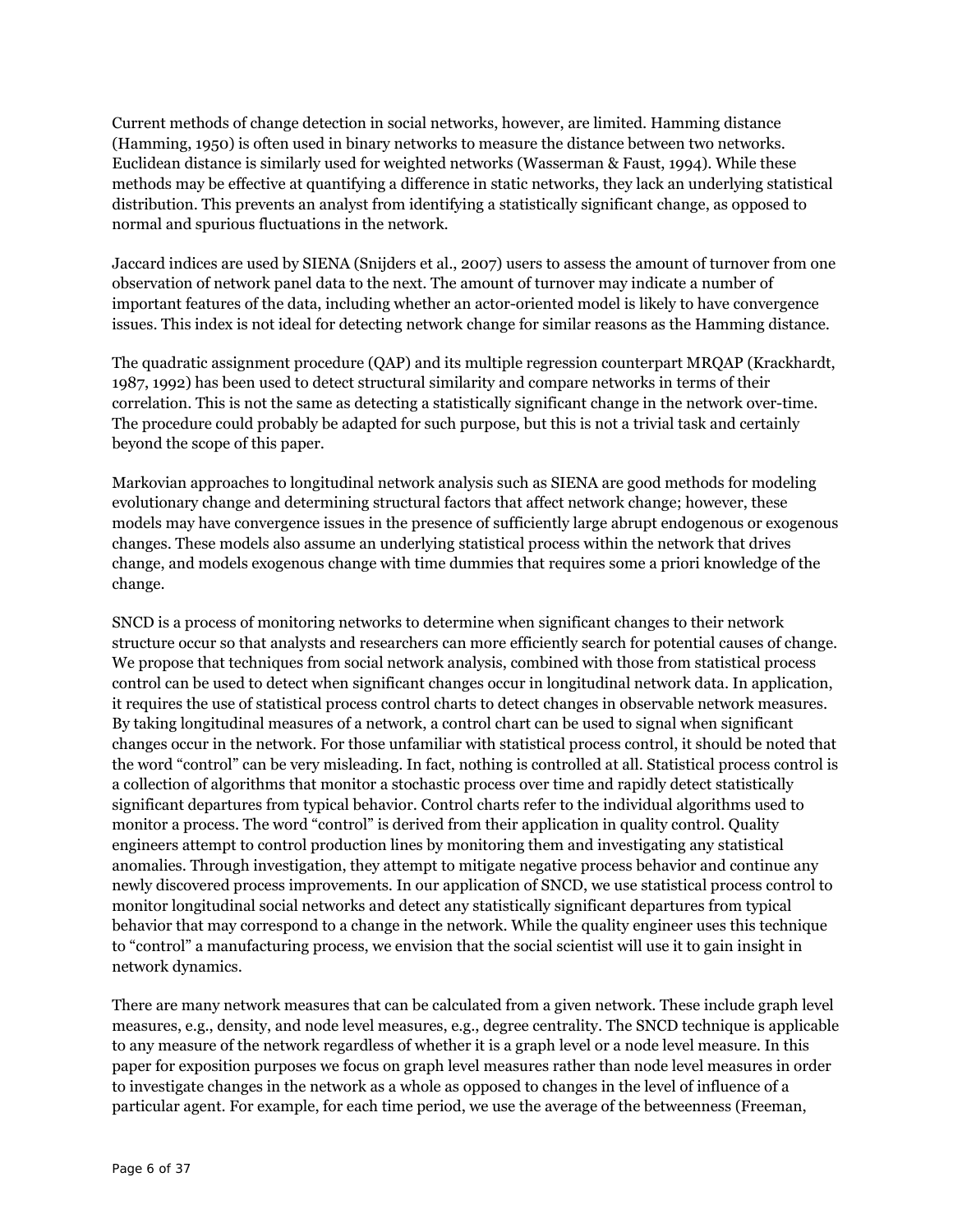1977) over all nodes in the graph rather than the betweenness of a single node. The average betweenness may provide insight into group cohesion and the distribution of informal power throughout the organization. We also illustrate SNCD using density (Coleman & Moré, 1983), average closeness (Freeman, 1979), and average eigenvector centrality (Bonacich, 1972). Again, these measures provide slightly different insight into group cohesion. These four measures are chosen because they are commonly used in the literature and represent many potential measures available for change detection. Additional measures such as the maximum, minimum, and the standard deviation of the above node level measures are considered in a virtual experiment to explore limitations of the proposed method. A complete exploration of all social network measures and all possible types of changes to a network is certainly beyond the scope of this initial paper on the subject, however, we hope to have sufficiently illustrated the promise of this approach.

Another concern with these measures is their scale invariance. In order to compare measures across different time periods, they must be standardized. For a steady sized group this should not be an issue, but in the case of an expanding or contracting group, issues arise as to whether results can be used across the different scales of group size. In other words, the network measures may change in different ways with respect to the current group size and thus provide inconsistent information about the group even absent of any stochastic changes within the group. For more detailed information on the standardization of network measures, see Bonacich, Oliver & Snijders (1998). For this research, \*ORA<sup>1</sup> developed by Kathleen Carley at the Center for Computational Analysis of Social and Organizational Systems at Carnegie Mellon University is used to compute the average network measures from all group information (Carley et al., 2009).

## **Statistical Process Control**

SPC is a technique used by quality engineers to monitor industrial processes. They use control charts to detect changes in an industrial process by taking periodic samples from the process, calculating a statistic based on some process metric, and comparing the statistic against a decision interval. If the statistic exceeds the decision interval, the "control chart" is said to "signal" that a change may have occurred in the process. Once a potential change has been "signaled," quality engineers investigate the process to determine if an actual change occurred, what the most likely time the change occurred was, and whether the process needs to be reset or improved to avoid financial loss for the company. Control charts are usually optimized for their processes to increase their sensitivity for detecting changes, while minimizing the number of "false positives"—signals when no change has actually occurred in the process.

Three control chart schemes are investigated in this paper; the cumulative sum (CUSUM) (Page, 1961); the Exponentially Weighted Moving Average (Roberts, 1959); and the Scan Statistic (Fisher & MacKenzie, 1922; Naus, 1965; Priebe et al., 2005). The CUSUM will be the primary method considered and recommended for longitudinal network analysis. This procedure provides an estimate of when the change actually occurred (change point detection) as opposed to simply signaling that a change occurred (change detection). The other two methods are applied to simulated networks in a virtual experiment to explore the performance of SNCD.

## *CUSUM*

The CUSUM control chart (Page, 1961) was proposed as an improvement over the traditional Shewhart (1927) x-bar chart. The strength of the CUSUM was its use of sequential probability ratio testing which used information of previous observations to determine change in a stochastic process. Moustakides (2004) showed that the CUSUM procedure was a uniformly most powerful test for normally distributed processes with a specified size step change in the mean of the process. Unfortunately, in most applications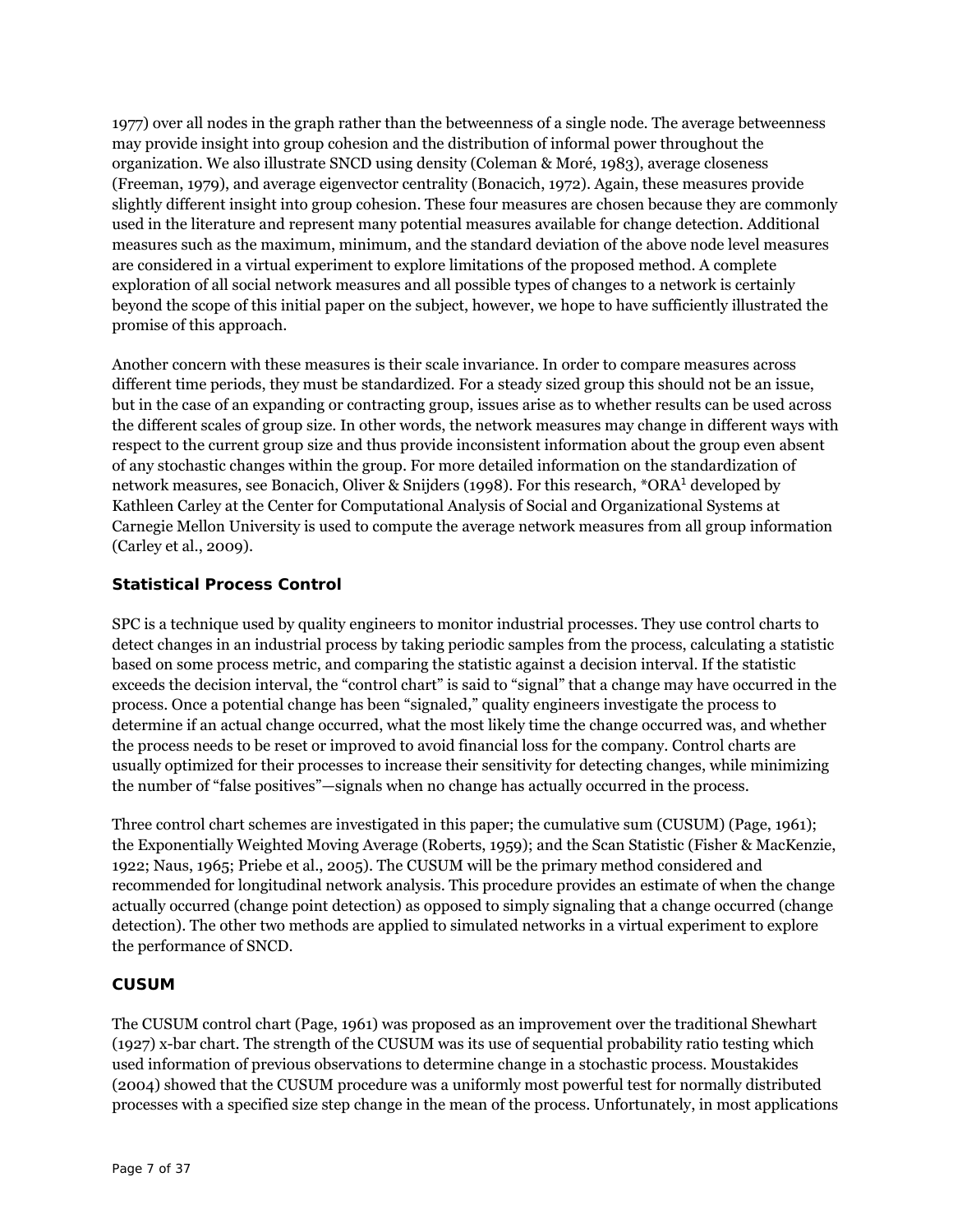the investigator does not know a priori the size and type of the change. Furthermore, the underlying process may not be normally distributed. The quality engineering literature contains much exploration of the performance of the CUSUM under conditions of different magnitudes of change, types of change, and distributional assumptions.

The CUSUM control chart sequentially compares the statistic  ${}^{C_{t}}$  against a decision interval h until  ${}^{C_{t}}$  > h. Since one is not interested in concluding that the network process is unchanged, the cumulative statistic is

 $C_t^+$  = max{ 0,  $Z_t - k + C_{t-1}^+$ }

If this rule was not implemented the control chart would require more observations of the network to signal if  $C_t$  < 0 at the time of abrupt change. The statistic  $C_t^+$  is compared to a constant, h+. If  $C_t^+ > h^+$ , then the control chart signals that an increase in the network measure might have occurred. In a similar fashion,  $C_t^-$  = max{  $0, -Z_t - k + C_{t-1}^+$ } and is compared to a constant,  $h^-$ . If  $C_t^- > h^-$ , then the control chart signals that a decrease in the network measure may have occurred.

To monitor for both directions of network change, two one-sided control charts are employed. One chart is used for monitoring increases in the monitored network property and the other is used for detecting decreases in the property. If the process remains in-control then  $\overline{C}^{\pm}_{t}$  will fluctuate around zero. When  $C_t^+$  > h+ or  $C_t^-$  > h-, the two one-sided CUSUM control chart scheme signals that the network may have changed.

## *Exponentially Weighted Moving Average Control Chart*

The Exponentially Weighted Moving Average (EWMA) control chart was introduced by Roberts (1959) for monitoring changes in the mean of a process. The EWMA associated with subgroup t is

 $w_t = \lambda \overline{x}_t + (1 - \lambda) w_{t-1}$ , where  $0 < \lambda \leq 1$  is the weight assigned to the current subgroup average and

 $w_0 = \mu_0$ . Common values of  $\lambda$  are  $0.1 \le \lambda \le 0.3$ . Having observed a total of T subgroups, the statistic  $w_T$ 

$$
\mu_0 \pm L \sigma_{\bar{x}} \bigg( \frac{\lambda}{2-\lambda} \big( \mathbf{1} - (1-\lambda)^{2T} \big) \bigg)^{1/2},
$$

where  $L$  is a constant that

is plotted against the decision interval scales the width of the decision interval.

Lucas & Saccucci (1987) (see also Saccucci & Lucas, 1990) investigated the impact of different combinations of *L* and *λ* on the average number of observations before the EWMA signals a change. The combinations that were investigated were chosen such that the false positive rate for each chart was the same. They found that EWMA charts with small values of *λ* perform well at detecting small changes in a process mean. Conversely, EWMA charts with large values of *λ* perform well at detecting large changes in a process mean. Hunter (1986) and Montgomery (1996) investigated the performance of the EWMA chart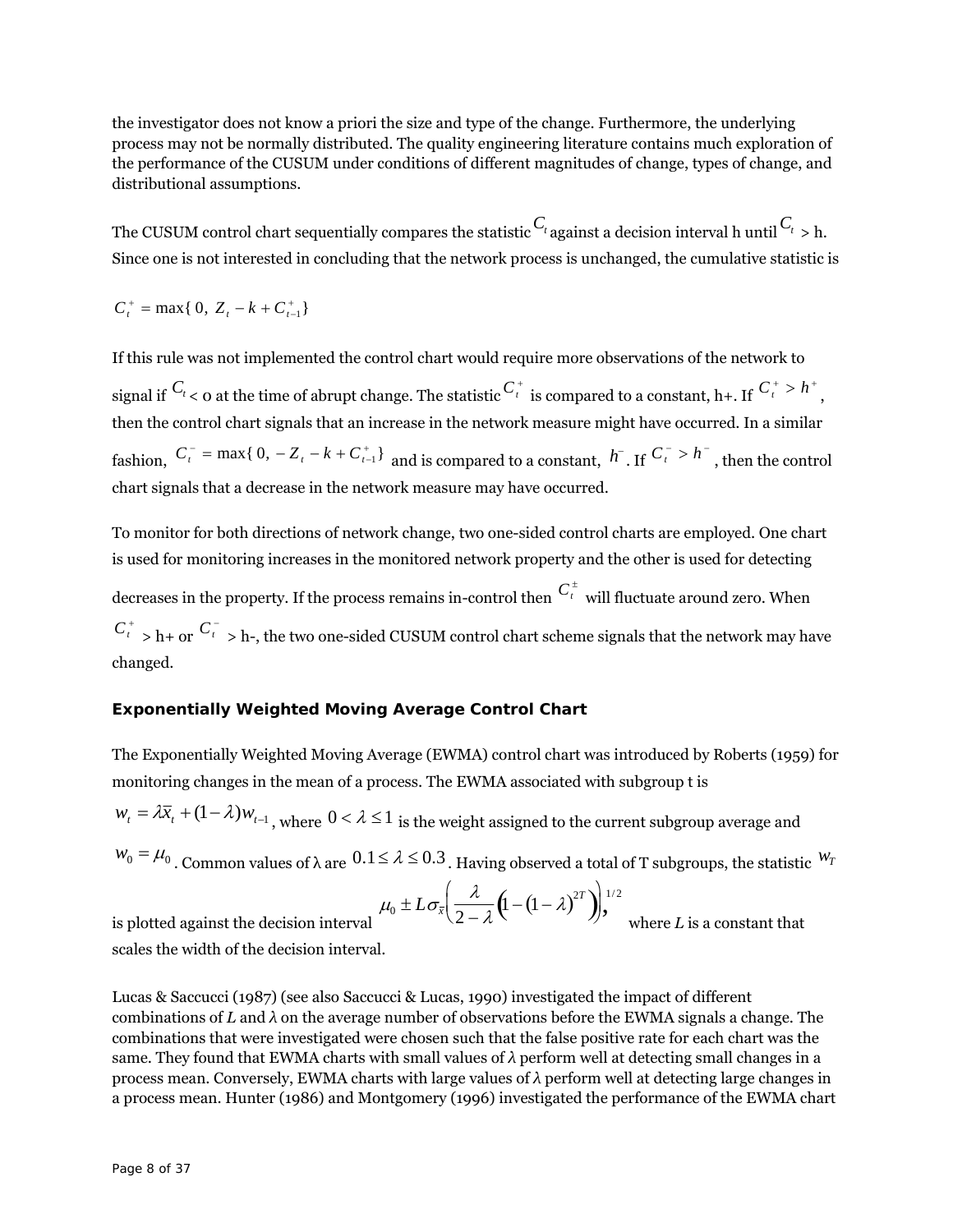and concluded that it is similar to the performance of the CUSUM chart. In addition, the EWMA is a time series approach for SPC. Therefore, the EWMA seems a good candidate for comparison to the CUSUM.

#### **Scan Statistic**

Scan statistics (Fisher & Mackenzie, 1922; Naus, 1965; Priebe, et. al., 2005), also known as *moving* window analysis, investigates a random field for the presence of a local signal. A small window of observations is used to calculate a local statistic. In this paper a window size of 7 observations proceeding the current time period is used, and the window mean is used for the local statistic. Increasing the window size reduces the likelihood of false alarm, but makes detection of a change less likely. Decreasing the window size makes the procedure more sensitive to change, but increases the probability of false signal. The decision to use a window size of 7 was chosen to be consistent with previous applications of the scan statistic for detecting longitudinal network changes (Priebe et al., 2005). If the statistic exceeds a decision interval, then inference can be made that a change in the network may have occurred.

#### **Distributional Limitations**

The performance and false alarm probability of the SPC procedures used in this approach assume that the stochastic process being monitored is independent and normally distributed. The assumptions are clearly violated in network applications. The degree to which these assumptions are violated and the impact on type I error varies based on the topology of the network. Networks that require a meaningful investment of resources to establish a link, limit the degree a node can obtain and the network tends to take on an Erdos-Renyi random topology (Erdos & Renyi, 1959; Alderson, 2009). In other networks, such as scalefree networks common for modeling the internet and certain biological networks, the distribution of many network measures is skewed and the false alarm rate may be adversely affected. Figure 1 shows the variance of data collected from a normal and right skewed distribution versus the number of observations sampled. The increased variance from the right skewed data will inflate the decision interval calculated on a few initial observations, making it more difficult to detect change, or more susceptible to false alarm.



Figure 1. Bias Induced in Right Skewed Data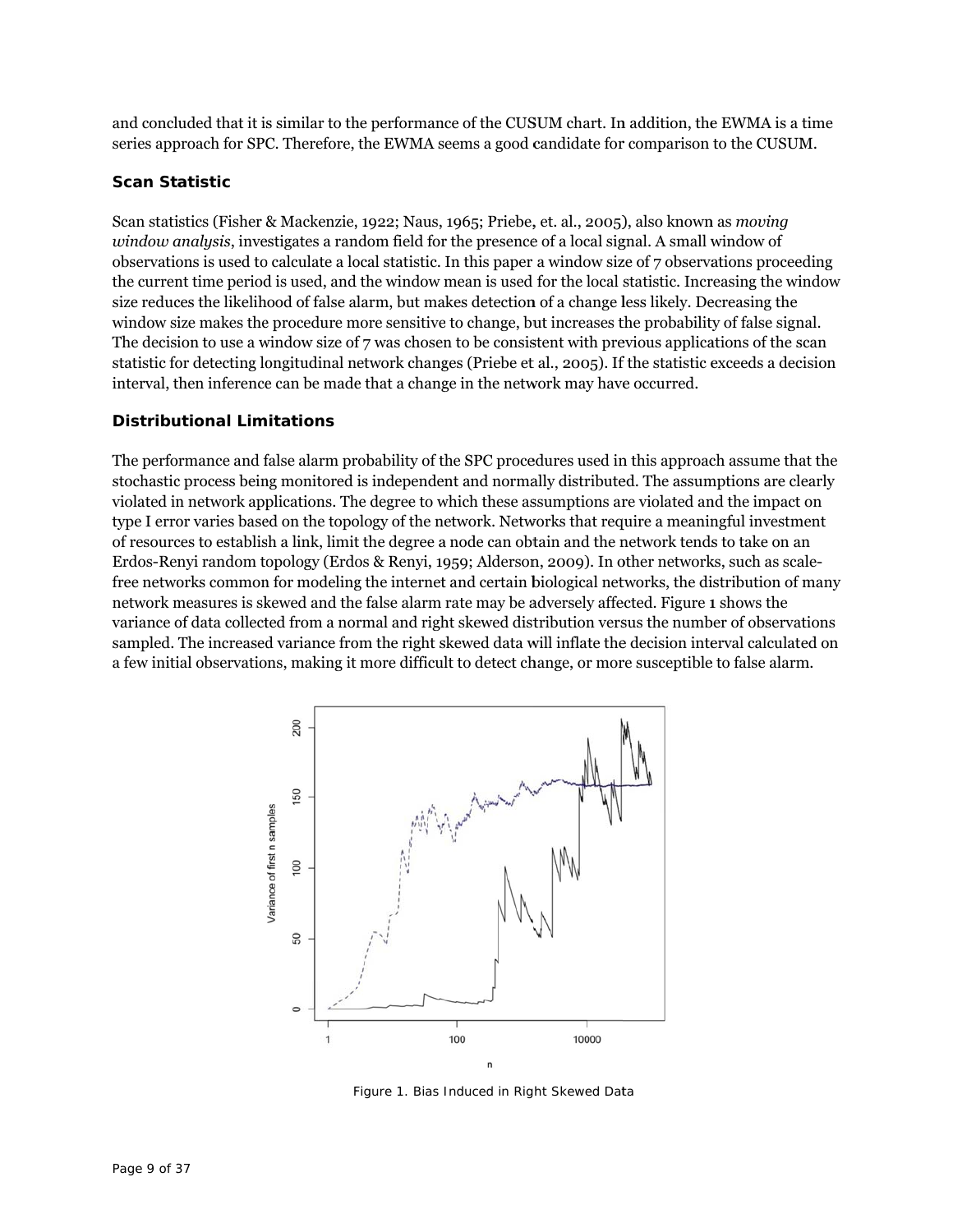Some social scientists do not believe that groups can be adequately captured by quantitative analysis and statistical distributions (Brown & Morrow, 1994). We do not attempt to tackle this argument. Clearly, the work of this paper contributes to quantitative methods in social science. We also do not claim that a detected change is definitive proof that the organization has in fact changed. This approach will only detect a statistically significant change in the observed network measure of an organization. This could be a false alarm, an expected event affecting the organization, among other causes. Change detection simply alerts an analyst or social scientist that a change may have occurred. It is incumbent on the analyst or social scientist to investigate the group using many different methods in the social sciences to determine if change has in fact occurred, the nature of that change, and the cause of change. The approach laid out in this work will narrow the scope of this task by quickly identifying potential change and estimating when the change may have occurred.

# **Data**

CUSUM is a method for assessing longitudinal change, and we use real-world data to demonstrate the practical application of the approach and simulated data to assess the accuracy of the approach. Altogether we use four data sets to demonstrate the efficacy of the social network change detection approach. We initially illustrate the CUSUM control chart on the Newcomb Fraternity data, a social network data set recorded of college transfer students; the Leavenworth data, a social network data set recorded of mid-career U.S. Army officers in a training exercise; and an al Qaeda data set. It is impossible to identify the "real" change in real-world data. For these data sets, we suggest compelling reasons for the change identified using SNCD; however, we acknowledge a different "story" might be constructed if different change points were identified. Thus, we also use simulated data generated by a multi-agent simulation so that we can decisively know the point of "real" change. Applying the CUSUM control chart to this data enables us to determine whether or not the proposed method can indeed identify the point of change. The performance comparison of the CUSUM to the EWMA, the Scan Statistic, and across various network level measures is explored using multi-agent simulation. The four data sets are explained in more detail.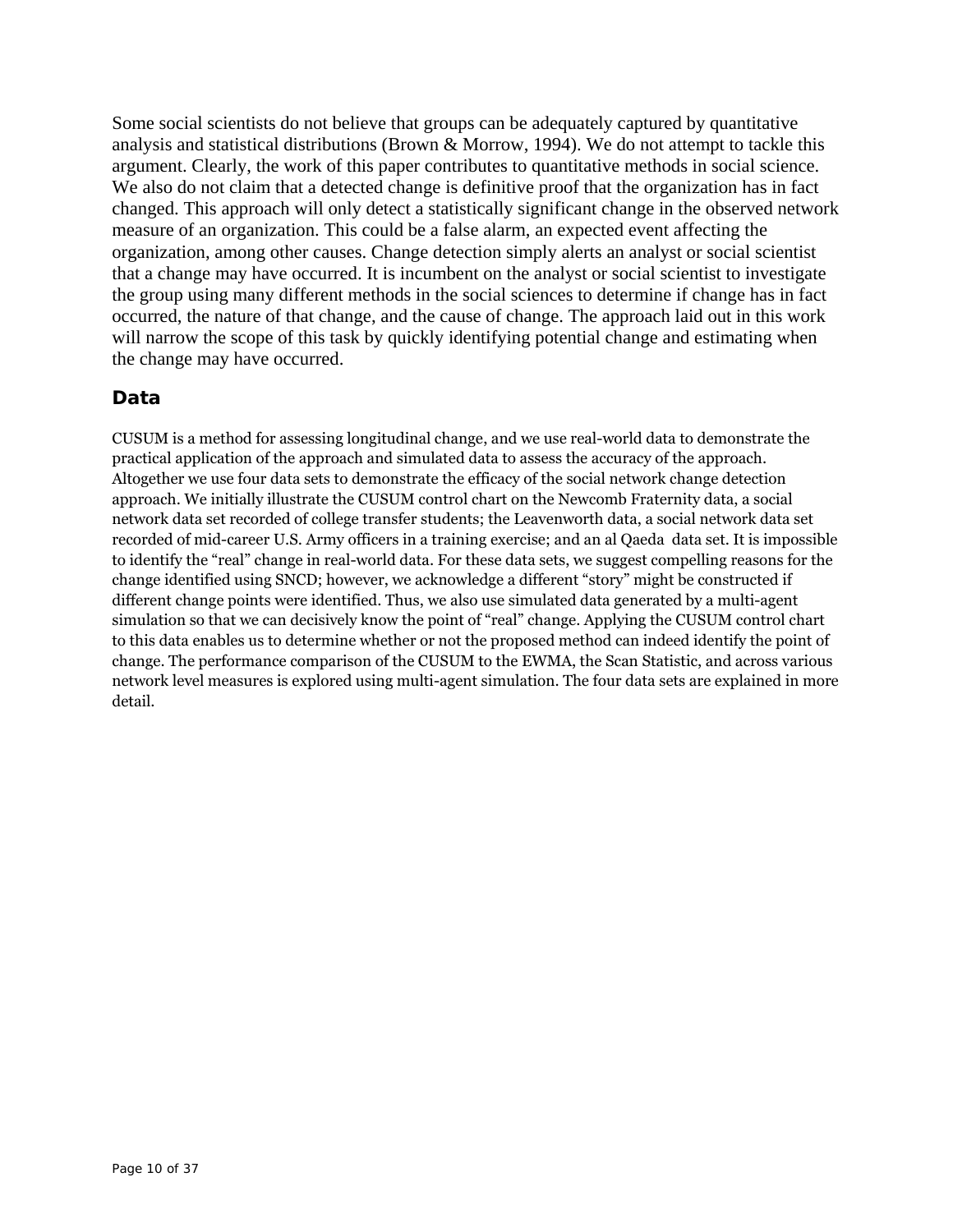#### **Newcomb Fraternity Network**

The first data set was collected by Theodore Newcomb (1961) at the University of Michigan. The participants included 17 incoming transfer students, with no prior acquaintance, who were housed together in fraternity housing. The participants were asked to rank their preference of individuals in the house from 1 to 16, where 1 is their first choice. Data was collected each week for 15 weeks, except for week number 9. David Krackhardt (1998) dichotomized the network data by assigning a link to preference ratings of 1-8 and having no link for ratings of 9 to 16. A visualization of the Newcomb Fraternity network for time period 8 is shown in Figure 2. The mean and standard deviation of the average betweenness, and average closeness was estimated from the first five networks to determine typical behavior. The CUSUM statistic was then calculated for all time periods. Note that the dichotomization scheme proposed by Krackhardt results in a constant density across all time periods, thus no change can occur in this measure.



Figure 2. Dichotomized Newcomb Fraternity Network for Time Period 8.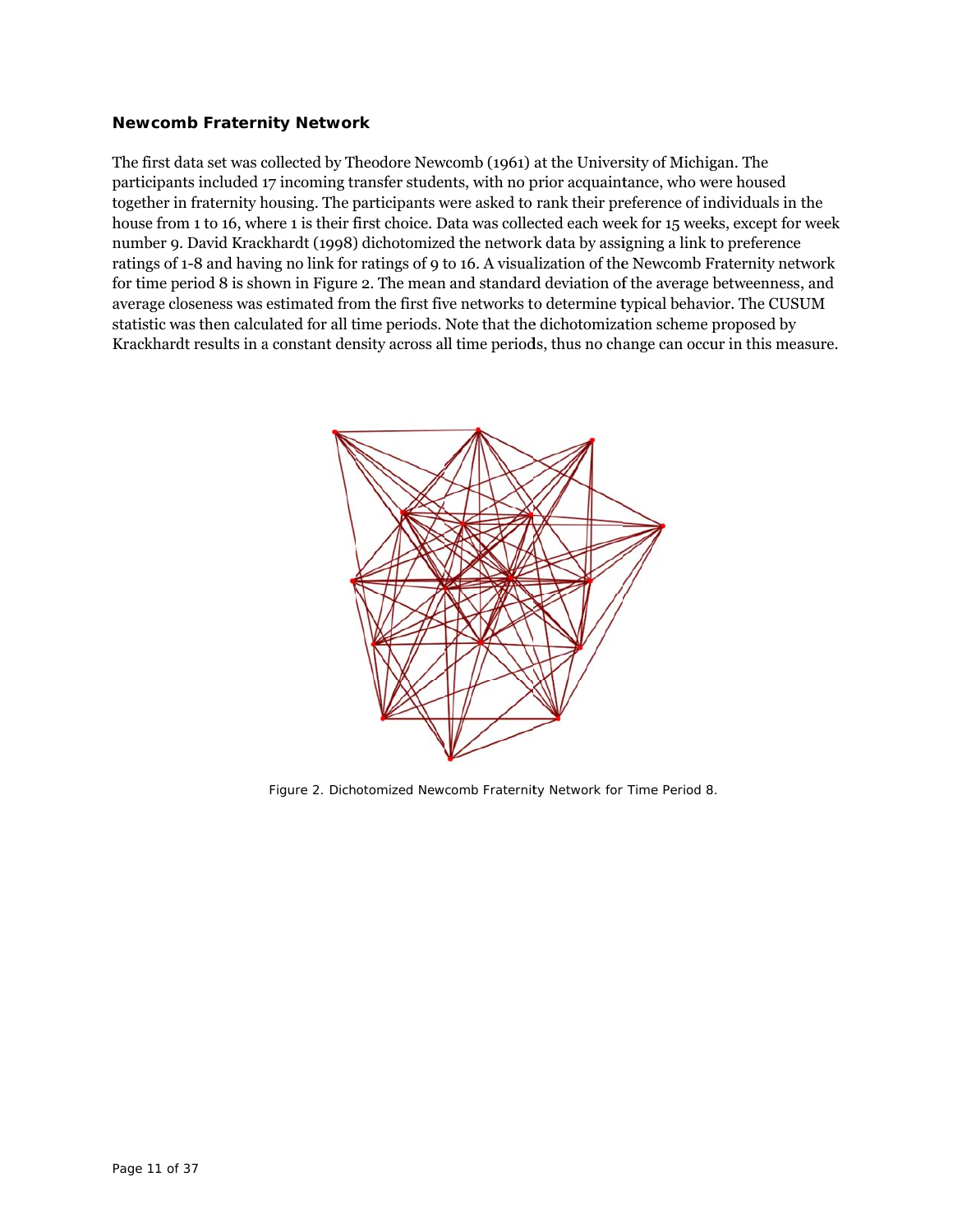#### **Leavenw worth Data a**

The second data set was collected from an Army war fighting simulation at Fort Leavenworth, Kansas, in April 2007, by Craig Schreiber. The participants were mid-career U.S. Army officers taking part in a brigade level staff training exercise. There were 68 participants in this data set, who served as staff members in the headquarters of the brigade conducting a simulated training exercise. Relational data was collected through self reported communications surveys over a period of four days, twice per day. Thus, there were 8 time periods. A directed relationship is recorded if an officer reports interacting with another one of the 68 officers during the preceding time period. Halfway through the second day (after time period 3), the brigade commander was displeased at the lack of coordination between the officers in the exercise. He brought all 68 participants together and chastised them for their performance and told them that they were expected to perform better. Therefore, SNCD might be able to indicate a significant change in the network corresponding to the brigade commander's interaction with the participants. This data set is unique in that it contains a known change point in time that can be used to validate the proposed method. Figure 3 shows the social network for time period 4 from the Leavenworth data set. The mean and standard deviation of the density, average betweenness, and average closeness was estimated from the first three networks to determine typical behavior. The CUSUM statistic was then calculated for all time periods. Three time periods were used because that represents about 30 percent of the time periods and is comparable to the number used with the Newcomb Fraternity data. Ideally, more networks will allow a more accurate estimate of typical behavior. The reader is reminded that these examples are used to illustrate the proposed methodology, while the performance of the method is evaluated using a simulated d data set.



Figure 3. Leavenworth Network for Time Period 4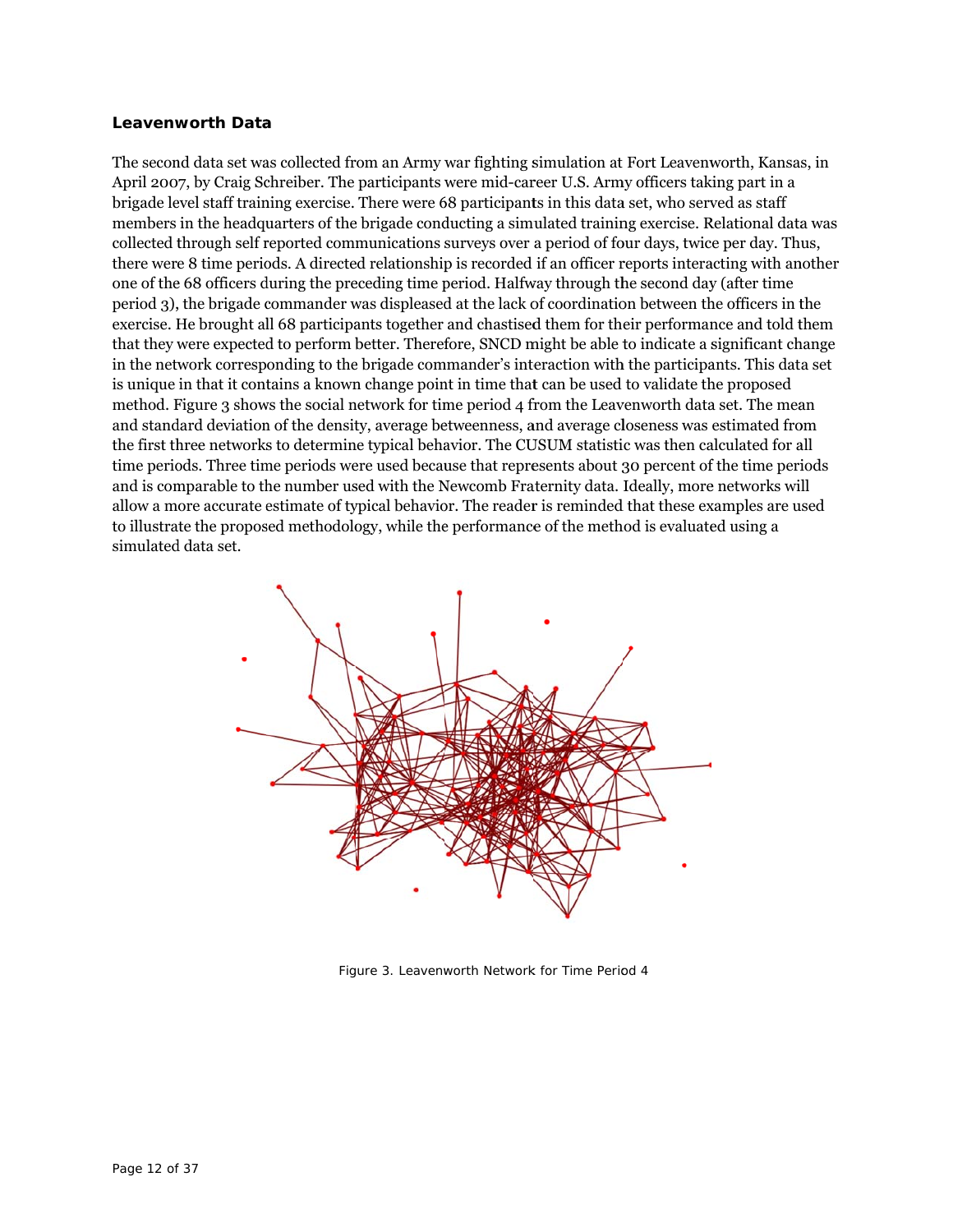## **AI Qaeda Communications Network**

The Center for Computational Analysis of Social and Organizational Systems (CASOS) at Carnegie Mellon University created snapshots of the annual communication between members of the al Qaeda organization from its founding in 1988 until 2004 from open source data (Carley, 2006). The data is limited in that we do not know the type, frequency, or substance of the communication and all links are non-directional, meaning we do not know who initiated communication with whom. Finally, the completeness of the data is uncertain since it only contains information available from open sources. The data is unique in that it provides a network picture of a robust network over standard time-periods of one year.

This data also provides a challenge for the proposed method due to the poor data quality. Bernard & Killworth (1979) state that "attempts at detecting change are useless unless data quality are high." The fact that the proposed method succeeds at detecting change under these conditions speaks to its usefulness in practical a applications.

Using the network snapshots for each year time-period, the average social network measures were calculated and plotted for betweenness, closeness, and density. Each of these measures increased from 1988 until 1994, and then leveled off. There are many possible reasons for this burn-in period, such as the quality of our intelligence gathering on al Qaeda and the rapid development and reorganization of a fast growing organization. In al Qaeda's early years, access to the infant organization may have been limited, as well as the resources devoted to tracking a small, new, and relatively unaccomplished terrorist network. The organization itself may have also been changing drastically during its first years by actively recruiting new members, and shifting its structure to accommodate new resources and infrastructure.

A required condition for SNCD to be applied is a period of network stability. For this reason, the averages for each measure and standard deviation were calculated over the five years that follow the burn-in period that ended in 1994. The CUSUM control chart was then used to monitor the network from 1994 to 2004. Figure 4 is a snapshot of the al Qaeda social network.



Figure 4. Monitored al Qaeda Communication Network for Year 2001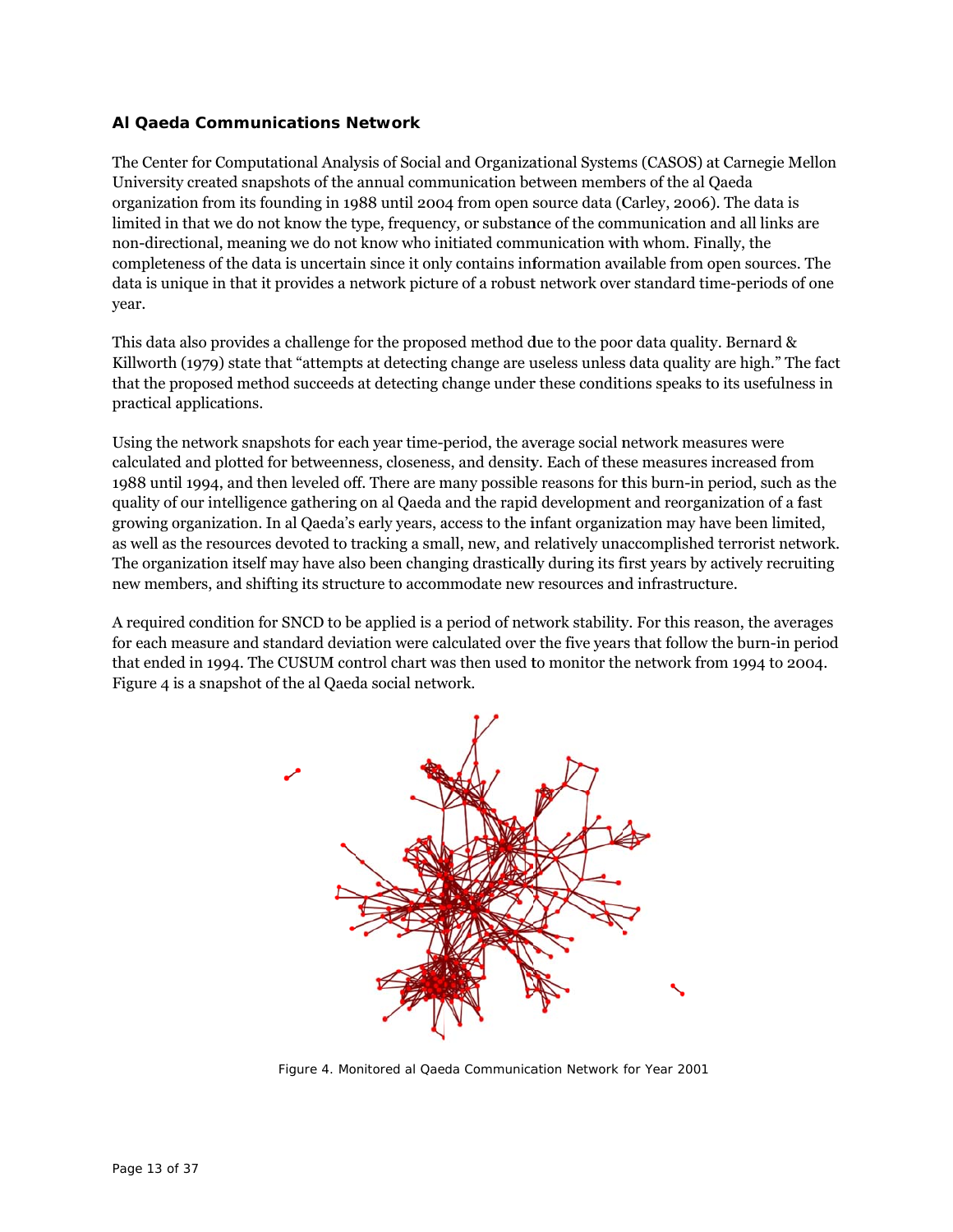## **Simulated Data**

Simulated data is used in order to inject an organizational change at a defined point in time. SNCD approaches can then be evaluated on their ability to identify that change. In real-world data, there are often many changes facing an organization and identifying one specific cause of change can be subjective or questionable. With simulated data, SNCD can be explored in a more controlled series of virtual experiments. For this initial investigation, we use a multi-agent simulation of a 100 node network, using the Construct<sup>2</sup> simulation model (Carley, 1990;Schreiber & Carley, 2004; Carley, Martin & Hirshman, 2009) set in the context of a U.S. infantry military organization (Headquarters, Department of the Army, 1992).

Construct is a dynamic-network multi-agent simulation grounded in constructuralist theory (Carley, 1991; McCulloh et al., 2008). Agents are heterogeneous in their socio-demographic characteristics, information that they "know," and their beliefs. Each time step agents may choose to interact with one or more others, communicate, and learn. The propensity of agents to interact is a function of knowledge, belief and task homophily; proximity of the agents; socio-demographic similarity, intent to learn new information, and intent to coordinate. Agent interaction leads to shared knowledge and thus greater knowledge-based homophily; however, heterophilous agents are less likely to interact. Construct has been validated in a number of settings and has been widely used to look at the co-evolution of social structure and culture, the diffusion of information and beliefs, and the impact of marketing campaigns and media on social behavior. Initial Construct populations, social and knowledge networks, can be hypothetical or real (Carley, Martin & Hirshman, 2009). Three key features that make Construct ideally suited to our needs are: 1) the social network evolves over time; 2) the user can specify "interventions" at specific times, thus guaranteeing a known state change in the system; and 3) the model can be instantiated with data on an actual group and so enables "what-if" reasoning about actual groups.

The basic military structure that was simulated was an infantry training model. This is the most basic U.S. military unit and is used for training soldiers and officers across the U.S. Army Training and Doctrine Command (Headquarters, Department of the Army, 1992). Within this model, soldiers are organized into four-man teams. Two teams and a squad leader form a 9-man squad. Three squads and a three-person headquarters form a 30-man platoon. Three platoons and a 10-person command post form a company. Each soldier is trained in various skills that are distributed throughout the organization. Each team, for example, will have an automatic gunner, a grenadier and two riflemen. One member on a team will also be trained as a medic, another in demolitions, and two will be able to search enemy prisoners of war. Each soldier possesses individual skill in stealth, situational awareness, physical fitness, intelligence, military rank, and motivation.

In the military context of this multi-agent simulation, the proximity was determined by the organizational proximity. Members of the same squad are closer to each other than other members in the platoon, who are closer than other members of the company. The socio-demographics of the agents do not change throughout the simulation and are coded as the agent's military occupational specialty and military rank. The knowledge homophily was randomly seeded for each agent across 500 bits of knowledge data resulting in 3.27 \* 1023 different agent knowledge combinations. This factor was allowed to change as agents share information when they interact, thus becoming more similar.

The simulation was verified by adjusting the relative weights applied to homophily, proximity, and sociodemographics. The model was validated, in 2008, by four military subject matter experts who confirmed that the simulated networks represent their experience of soldier relationships in military units.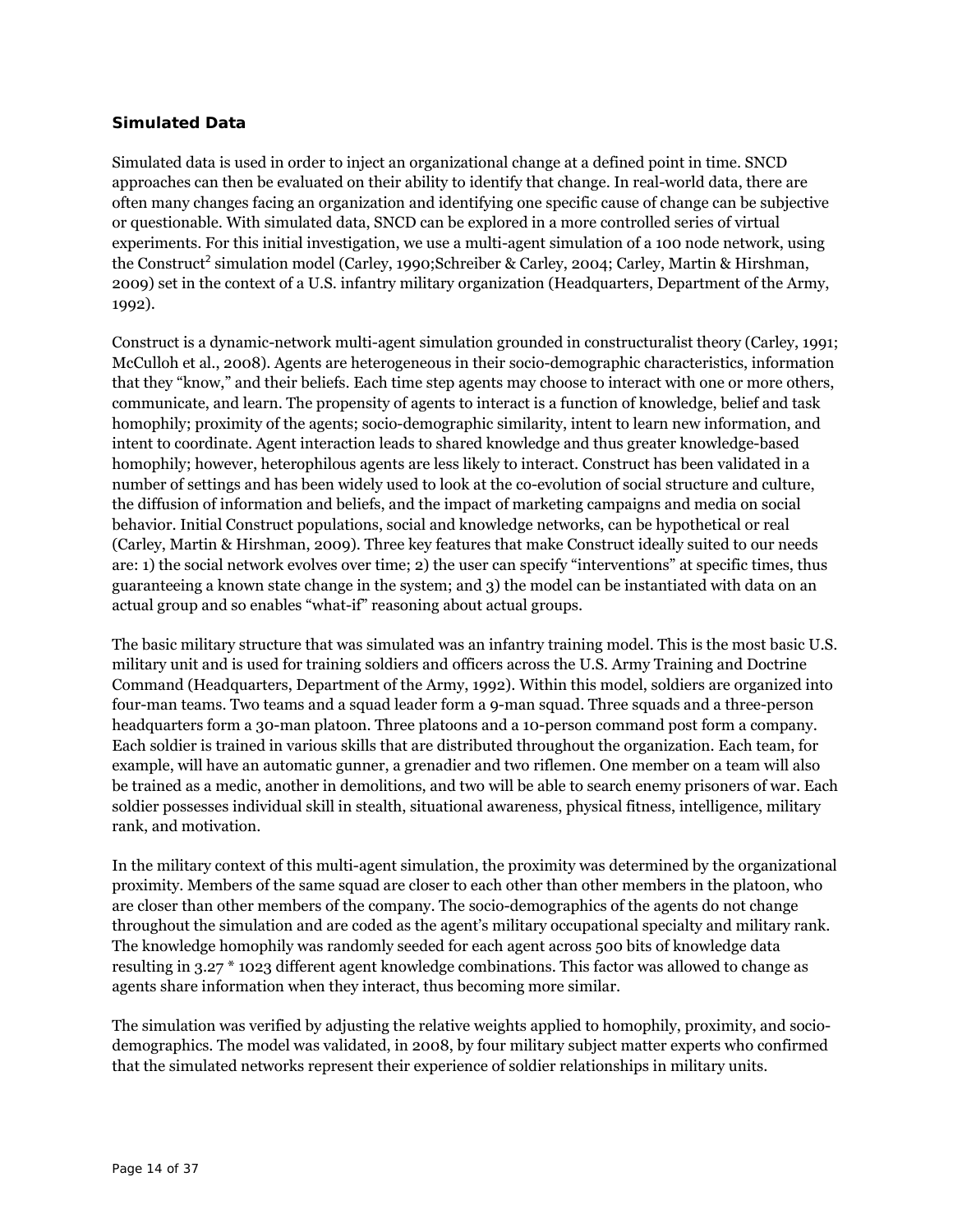The simulation was run with all agents present for the first 30 time periods. At time period 30, some type of change was imposed on the network, isolating some of the agents, thereby simulating radio failure or enemy attack. Figures 5 and 6 show example snapshots of the simulated network before and after the change.



Figure 5. Simulation before Change

Figure 6. Simulation after Change

The simulation was replicated 1,000 times to obtain estimates of the average time to detect change as well as the variance.

# **Method d**

Social network change detection algorithms are implemented in much the same way a control chart is implemented in a manufacturing process. Three different graph measures are used for change detection for the sake of illustrating the proposed method. SNCD can be applied to any node or graph measure over time. The graph measures for density, average closeness, and average betweenness centrality are calculated for several consecutive time-periods of the social network. The mean and variance for the measures of the network are calculated by taking a sample average and sample variance from networks that are assumed to be "typical." At least two networks are required to estimate these values, however, more networks will allow a more accurate estimate of the mean and variance of the "typical" network more networks will allow a more accurate estimate of the mean and variance of the "typical" network<br>measure. The subsequent, successive social network measures are then used to calculate the CUSUM's *C*+ and  $C$  statistics as well as the appropriate statistics for the EWMA and Scan Statistic. These are then compared to a decision interval to determine when or if the control chart signals a change in the mean of the monitored network measure. Upon receiving a signal, the change point is calculated by tracing the signaling  $C^{\scriptscriptstyle +}$  or  $C^{\scriptscriptstyle -}$  statistic in the CUSUM procedure back to the last time period it was zero. In order to continue running the control chart after a signal, the mean and variance are recalculated after the network measures have stabilized following the change.

Recall that SNCD only indicates that a change may have occurred. The determination that the network has in fact changed and the subsequent determination that the network has stabilized following the change should be based on an investigation of other aspects of the network and the data surrounding the change point. Otherwise, the risk of misspecifying the change point can bias current and future findings of change.

This CUSUM methodology is demonstrated on three real-world data sets and explored in more detail through simulation. The real-world data sets are used to illustrate practical application of the approach. The decision threshold for the three real-world data sets was established at 3.0. If the network measure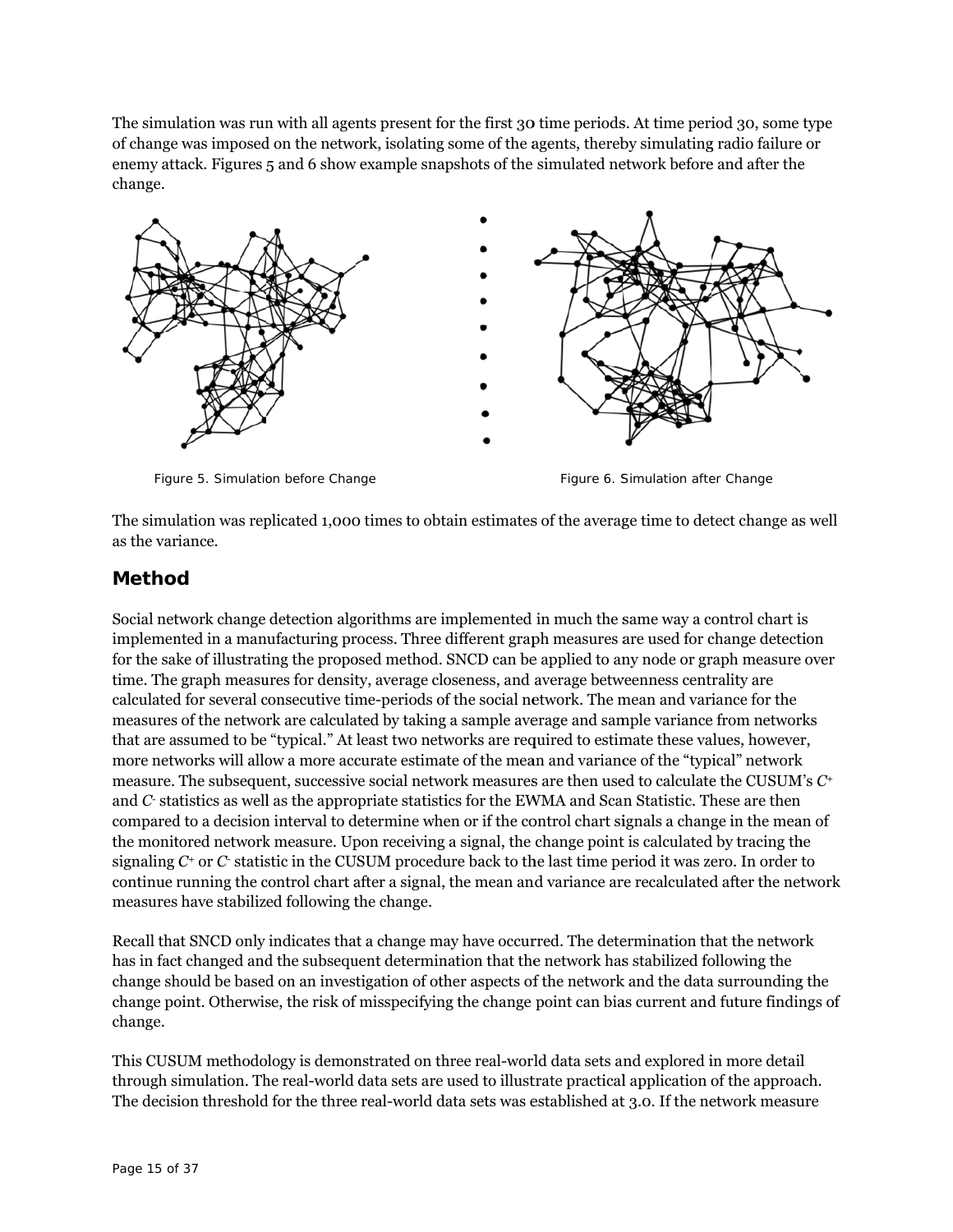were normally distributed, this would corresponded to an estimated risk of false alarm (type I error) of 0.01 (Galbreath, 2008). As noted earlier, as the distribution of the network measure is increasingly right skewed, bias is introduced that can increase the likelihood of false alarm. However, the network measures observed during the stabilized in-control period of the three data sets do not violate normality assumptions, as shown in the normal probability plots in Figure 7.



Figure 7. Normal Probability Plots of the In-Control Measures of Real-World Data

## **Virtual E Experimen nt**

A virtual experiment is conducted using the *Construct* Infantry Model to provide a realistic data set for evaluating SNCD methods. Three different size infantry units (squad, platoon, and company) are simulated for 500 time periods. In these units, four changes are introduced. This creates 9 independent data sets that can be used to evaluate SNCD performance. Three of the changes are not feasible for the squad size element. The four network changes correspond to common military communication problems that might affect an infantry unit.

The first type of network change is the isolation of the Headquarters section. For a squad, this is simply the squad leader. For a platoon, this consists of the platoon leader, platoon sergeant, and the radio telephone operator (RTO). For a company, this includes the 10-person command post, also known as the headquarters element. A military headquarters is most often isolated from the rest of the unit as a result of radio fa ailure or a del liberate attack k from enemy y forces. This is perhaps on ne of the most t significant changes that commonly happen in a military situation, as it requires a rapid and efficient transfer of command and control, as the formal hierarchy is significantly adjusted. In the simulation, this is modeled by isolating the headquarters section beginning at time period 20. These individuals remain isolated for the remainder of the simulation. Network measures are calculated on the organization for all time periods.

Another significant change in a military organization is the loss of a subordinate element. A subordinate element might be lost as a result of a task organization change, radio failure, or enemy attack. This change is not modeled for the infantry squad, since this would mean losing half of the organization. For the platoon, this change is modeled by isolating a squad at time period 20 for the remainder of the simulation. For the company, this is also modeled by isolating a squad at time period 20 for the remainder of the For the company, this is also modeled by isolating a squad at time period 20 for the remainder of the<br>simulation. While it is conceivable to isolate any number of individuals in the simulation, these changes are used to demonstrate the performance of the SNCD methods. Perhaps SNCD methods that have similar performance could be evaluated under greater conditions of change in a future paper. For now, it is beyond the scope of this paper to exhaustively address all conceivable types of network change.

A similar change is the addition of a new subordinate element. This is usually a result of a task organization change. This is modeled by adding a squad in both the company and platoon level models. It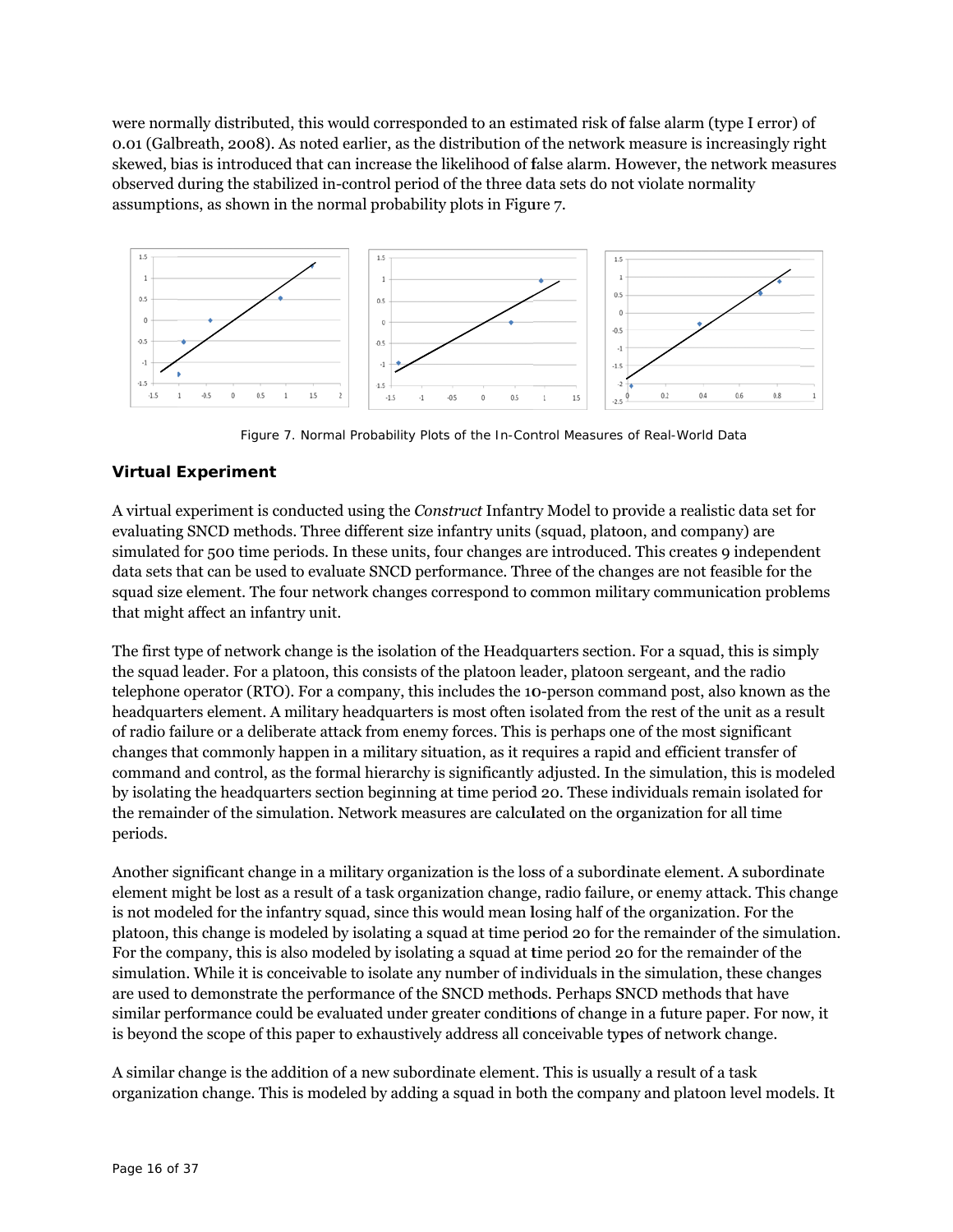is not modeled for a squad, because squad organizations are not usually capable of managing an additional subordinate element. Again, this simple change is used to evaluate SNCD and not meant to be an exhaustive comparison of different types of organizational change.

The final type of change simulated, is sporadic communication. Sporadic communication can be either deliberate, or unplanned. An example of deliberate sporadic communication is a reconnaissance operation, where radio power must be conserved and noise discipline is important. An example of unplanned sporadic communication is radio failure. This is modeled in the simulation by introducing a squad from time period 30 to time period 40. Network measures will be recorded throughout the simulation. This change is only modeled for the platoon and company level simulations.

Table 1 illustrates the combinations of the virtual experiment. The outputs of the simulation are the graph level measures recorded for each simulated time step. Different SNCD methods are then used to identify possible changes in the network over time.

| <b>Variable</b>                            | Number /<br><b>Nature of</b><br><b>Values</b> | <b>Values</b>                                                                                                 |
|--------------------------------------------|-----------------------------------------------|---------------------------------------------------------------------------------------------------------------|
| <b>Network Size</b>                        | 3                                             | 9, 30, 100                                                                                                    |
| <b>Type of Change in Network</b>           |                                               |                                                                                                               |
| Isolation of leadership                    | $\overline{2}$                                | Isolated headquarters after 30 time periods                                                                   |
| Sporadic communication<br>(reconnaissance) | $\overline{2}$                                | Initially absent, present for 10 time periods, then absent<br>for remainder of simulation (omitted for squad) |
| Loss of subordinate unit                   | $\overline{2}$                                | Removal of the immediate subordinate unit after 30<br>time periods (omitted for squad)                        |
| Gain an attached unit                      | $\overline{2}$                                | Addition of a squad after 30 time periods (omitted for<br>squad)                                              |
| <b>Cells</b>                               | 18                                            | 3 Network sizes x 4 Changes x 2 Levels – Squad<br>omissions                                                   |
| <b>Replications</b>                        | 25                                            |                                                                                                               |
| <b>Independent Runs</b>                    | 450                                           |                                                                                                               |

Table 1. Virtual Experiment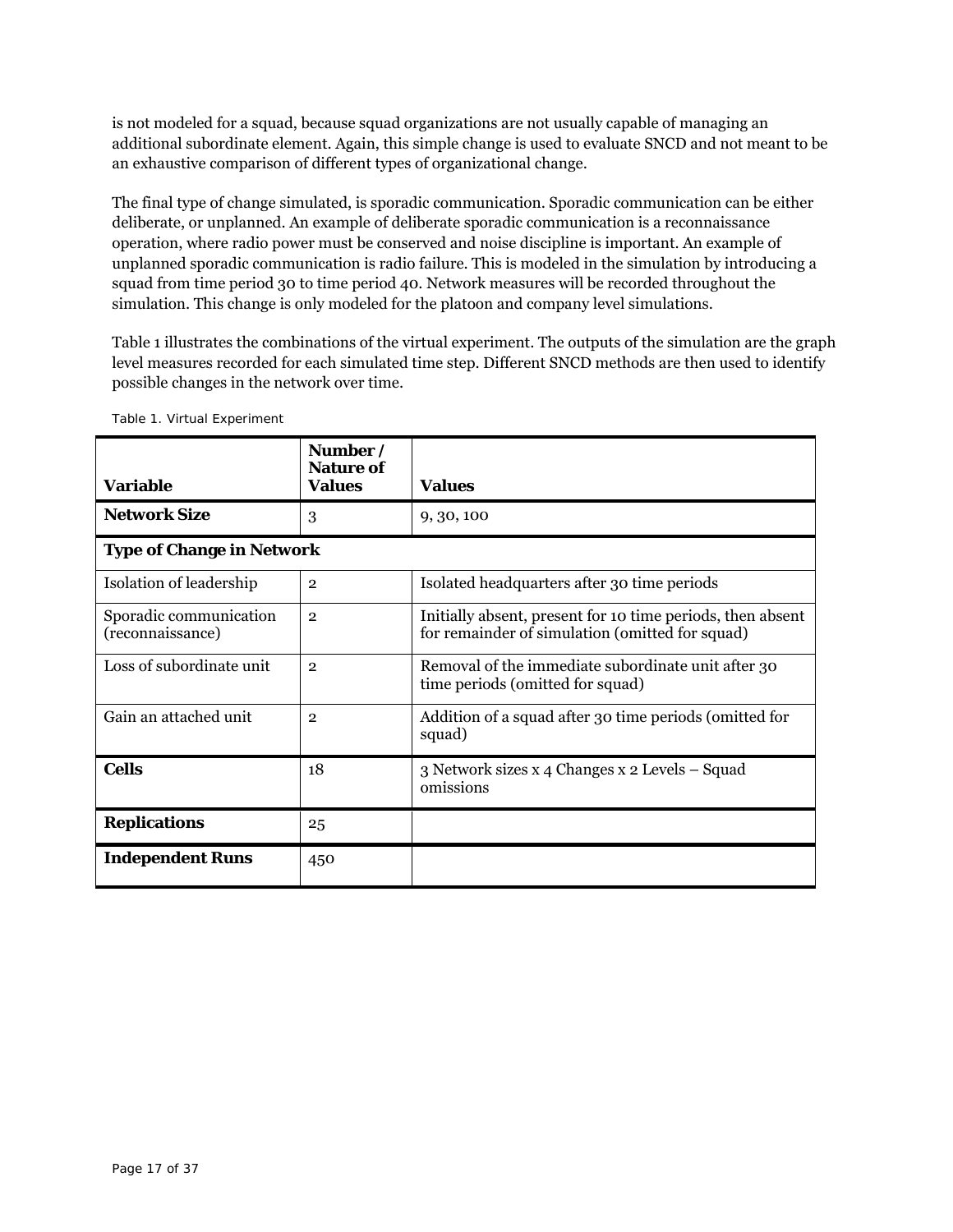The social network measures listed in Table 2 are measured for every simulated network.

Table 2. Social Network Measures

| <b>Average Betweenness</b>               | <b>Standard Deviation of Closeness</b>   |
|------------------------------------------|------------------------------------------|
| <b>Maximum Betweenness</b>               | <b>Average Eigenvector Centrality</b>    |
| <b>Standard Deviation of Betweenness</b> | <b>Maximum Eigenvector Centrality</b>    |
| <b>Average Closeness</b>                 | Minimum Eigenvector Centrality           |
| <b>Maximum Closeness</b>                 | <b>Standard Deviation of Eigenvector</b> |

# **Result s**

The approach proposed in this paper was found to be successful at detecting significant events in all data sets. Figure 8 displays a plot of the *C* statistics for Average Betweenness over time for the Newcomb Fraternity data. Recall that the CUSUM will detect either increases or decreases in a measure, but not both. Therefore, two control charts must be run for each social network measure monitored. In the figure, the two lines correspond to the chart for detecting increases in the measure and the chart for detecting decreases in the measure over time. The trends in the data for the betweenness measure are similar to the closeness measure. The density measure is not effective for change detection since the network is fixedchoice and the density remains 0.5 for every network.



**Cumulative Sum (CUSUM) chart (Centrality-Betweenness)** 

Figure 8. Plot of the CUSUM C Statistic Over Time for the Newcomb Fraternity Data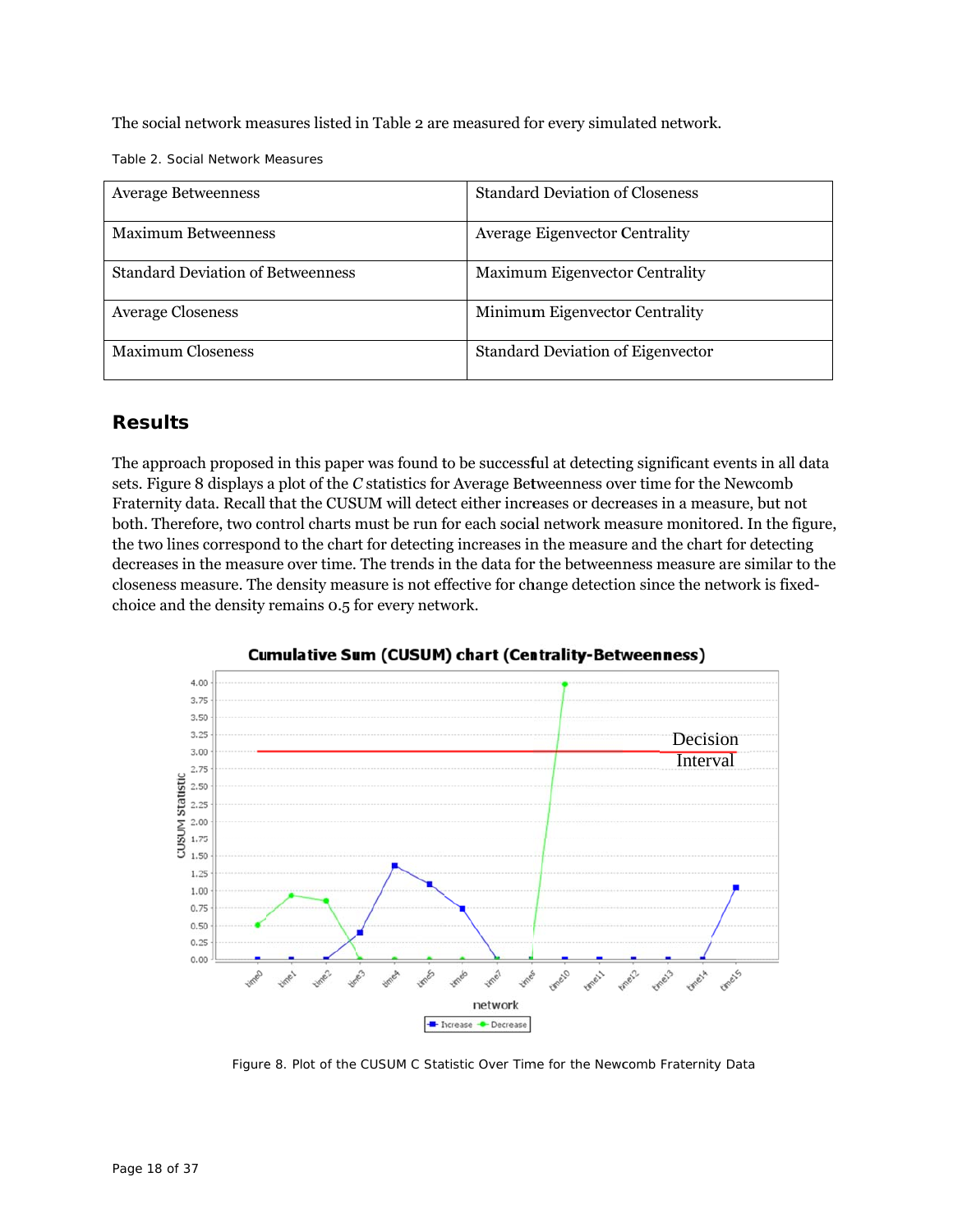According to Figure 8, the control chart for average betweenness signals at time period 10 that a change may have occurred in the social network of the fraternity members. The most likely time that the change actually occurred is the last time period that the *C* statistic was equal to o. This change point corresponds to time period 8 in the Newcomb Fraternity data, which was the week before a mid-semester break. It is not unreasonable that social relationships may have changed over a break, as participants possibly vacationed together. Unfortunately, the exact activities and dynamics of the group are not completely known. However, this data does provide evidence of the importance of the proposed method in analyzing network d dynamics.

The Leavenworth data perhaps provides more compelling support for SNCD. Figure 9 illustrates the  $C$ statistics for average betweenness over time. The chart in Figure 9 signals at time period 5 that a change in the network may have occurred. The likely time the change actually took place is time period 3, which coincides with the brigade commander chastising the members of the group.



**Cumulative Sum (CUSUM) chart (Centrality-Betweenness)** 

Figure 9. Plot of the CUSUM *C* Statistic Over Time for the Leavenworth Data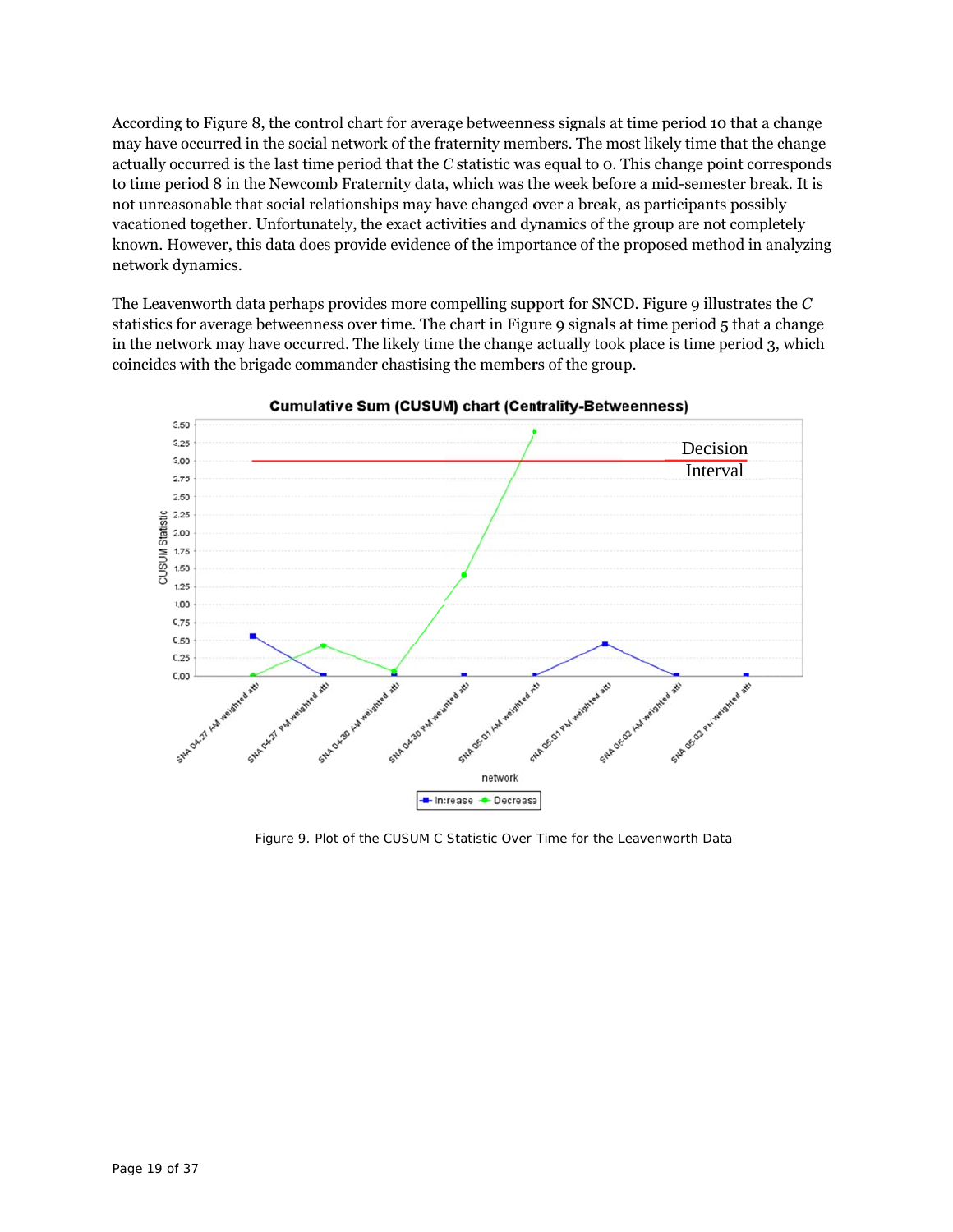The al Qaeda data set offered data with more nodes that were aggregated over a much larger time period. At the same time, we were able to identify at least one major event in al Qaeda's history. The question was asked, "Can we identify September 11 from the social network?" Perhaps more importantly, "Can we identify the point in time when the organization changed and began to plan the attacks?" Figure 10 shows the CUSUM statistic for the average betweenness of the al Qaeda network.



**Cumulative Sum (CUSUM) chart (Centrality-Betweenness)** 

Figure 10. Plot of Betweenness CUSUM Statistic of al Qaeda

It can be seen in Figure 10 that the CUSUM statistic exceeds the decision interval and signals that there might be a significant change in the al Qaeda network, detected in the year 2000. Therefore, an analyst monitoring al Qaeda would be alerted to a critical, yet subtle change in the network prior to the September 11 terrorist attacks.

The CUSUM's built in feature for determining the most likely time that the change occurred estimates the change point as 1997. For the density and closeness measures, this point in time is also 1997. To understand the cause of the change in the al Qaeda network, an analyst should look at the events occurring in al Qaeda's s internal orga anization and d external ope erating enviro onment in 199 97.

Several very interesting events related to al Qaeda and Islamic extremism occurred in 1997. Six Islamic militants massacred 58 foreign tourists and at least four Egyptians in Luxor, Egypt (Jehl, 1997). United States and coalition forces deployed to Egypt in 1997 for a bi-annual training exercise were repeatedly attacked by Islamic militants. The coalition suffered numerous casualties and shortened their deployment. In early 1998, Zawahiri and Bin Laden were publicly reunited, although based on press release timing, they must have been working throughout 1997 planning future terrorist operations. In February 1998, an Arab newspaper introduced the "International Islamic Front for Combating Crusaders and Jews." This organization established in 1997, was founded by Bin Laden, Zawahiri, leaders of the Egyptian Islamic Group, the Jamiat-ul-Ulema-e-Pakistan, and the Jihad Movement in Bangladesh,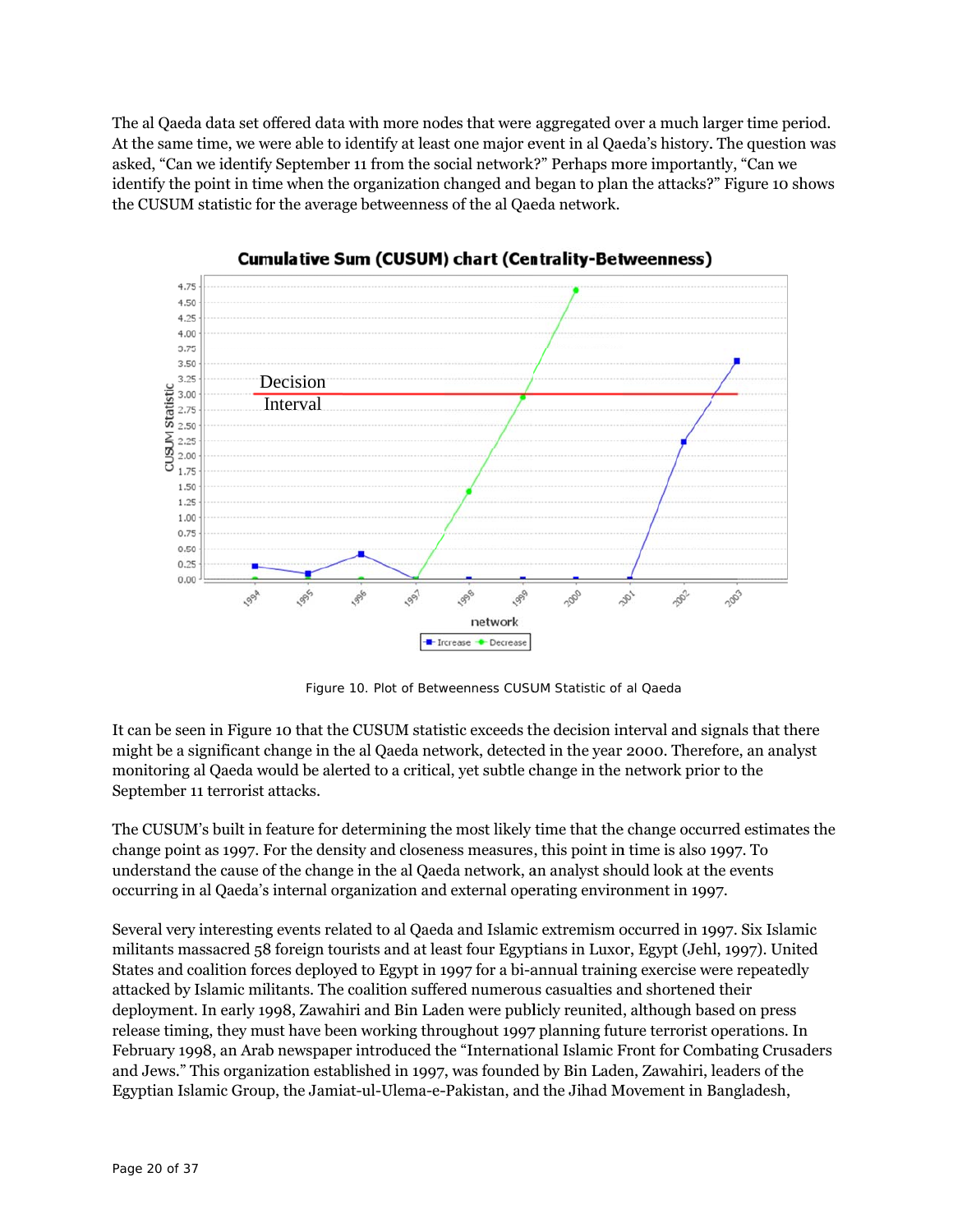among others. The Front condemned the sins of American foreign policy and called on every Muslim to comply with God's order to kill the Americans and plunder their money (Marquand, 2001). Six months later the US embassies in Tanzania and Kenya were bombed by al Qaeda. Thus, 1997 was possibly the most critical year in uniting Islamic militants and organizing al Qaeda for offensive terrorist attacks against the United States. It is interesting that the proposed SNCD method identifies and accurately determines when change occurred.

## **Virtual Experiment Results**

Using the social simulation program, *Construct* (Carley, 1990; Carley, 1995; Schrieber & Carley, 2004), the performance of SNCD was explored through simulation. A variety of changes are introduced to the network at a known point. The Cumulative Sum (CUSUM), Exponentially Weighted Moving Average (EWMA), and Scan Statistic, statistical process control charts are applied to several social network graph level measures taken on the network at each time step. The number of time steps between the actual change and the time that an SNCD method "signals" a change will be recorded as the Detection Length. The Average Detection Length (ADL) over multiple independently seeded runs is then a measure of the SNCD method's performance. The ADL will be compared for different changes and different SNCD parameters.

## **Isolation of Headquarters**

Investigating the isolation of the headquarters element in three different organizations will provide insight into how the network size affects the performance of change detection measures. In each organization (30-man platoon, 100-man company, and 9-man squad); 10 percent of the network was removed. In a sense, the magnitude of change is the same; however, the network size is different.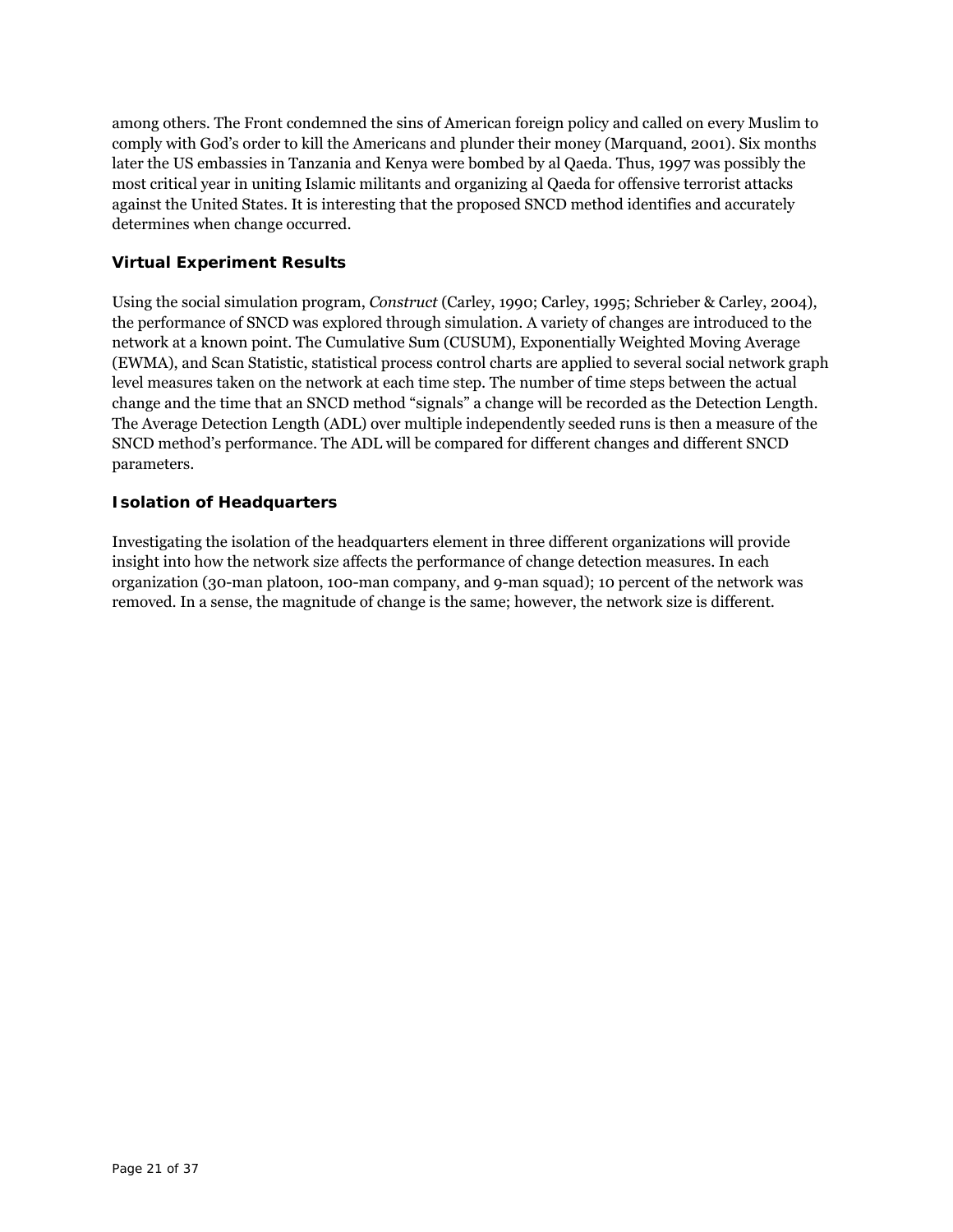The isolation of the platoon headquarters is modeled by removing the three headquarters members at time period 30 for the duration of the simulation. Social network measures are recorded for all time periods. Table 3 displays the ADL performance of the SNCD methods. It can be seen that the average of the betweenness is a better measure to use for SNCD than either the maximum or the standard deviation of betweenness. This is generally true for all magnitudes of change and sizes of organization investigated. For the closeness measure, both the maximum closeness and average closeness generally outperform the standard deviation of closeness. However, for an EWMA with  $r = 0.3$ , the maximum closeness measure has relatively poor performance. This might suggest that the average closeness measure is a more robust measure of change detection. In a single variant, non-network application of the EWMA, the parameter, *r*, makes the control chart more or less sensitive to a particular magnitude of change (Lucas & Saccucci, 1990; McCulloh, 2004). It is reasonable to consider that for the isolation of a platoon headquarters, the maximum closeness EWMA with  $r \le 0.2$  is sensitive to detecting the change, yet the maximum closeness EWMA with  $r \ge 0.3$  is less sensitive. This will be explored with other magnitudes and types of changes throughout the paper. For eigenvector centrality, the maximum eigenvector centrality and the standard deviation of eigenvector centrality appear to be more sensitive measures of change detection than the average or minimum of the eigenvector centrality. It also appears that the eigenvector centrality measures dominate all other measures for performance in this case.

|                                 | <b>CUSUM</b><br>$k=0.5$ | <b>EWMA</b><br>$r=0.1$ | <b>EWMA</b><br>$r=0.2$ | <b>EWMA</b><br>$r=0.3$ | <b>Scan</b><br><b>Statistic</b> |
|---------------------------------|-------------------------|------------------------|------------------------|------------------------|---------------------------------|
| <b>Average Betweenness</b>      | 9.32                    | 8.24                   | 10.16                  | 11.52                  | 6.76                            |
| <b>Maximum Betweenness</b>      | 14.36                   | 14.72                  | 15.72                  | 17.08                  | 13.24                           |
| Std. Dev. Betweenness           | 16.44                   | 16.24                  | 16.92                  | 18.52                  | 15.24                           |
| <b>Average Closeness</b>        | 10.68                   | 9.08                   | 13.60                  | 17.52                  | 10.48                           |
| <b>Maximum Closeness</b>        | 8.76                    | 6.00                   | 10.60                  | 37.96                  | 8.64                            |
| <b>Std. Deviation Closeness</b> | 34.48                   | 34.72                  | 34.52                  | 35.68                  | 27.08                           |
| Average Eigenvector             | 31.28                   | 31.28                  | 31.28                  | 31.28                  | 24.00                           |
| Minimum Eigenvector             | 14.36                   | 14.36                  | 14.28                  | 15.56                  | 14.88                           |
| Maximum Eigenvector             | 5.24                    | 5.40                   | 5.80                   | 7.52                   | 4.00                            |
| Std. Dev. Eigenvector           | 5.92                    | 4.88                   | 6.40                   | 6.96                   | 3.64                            |

Table 3. ADL Performance of SNCD on Isolation of Platoon Headquarters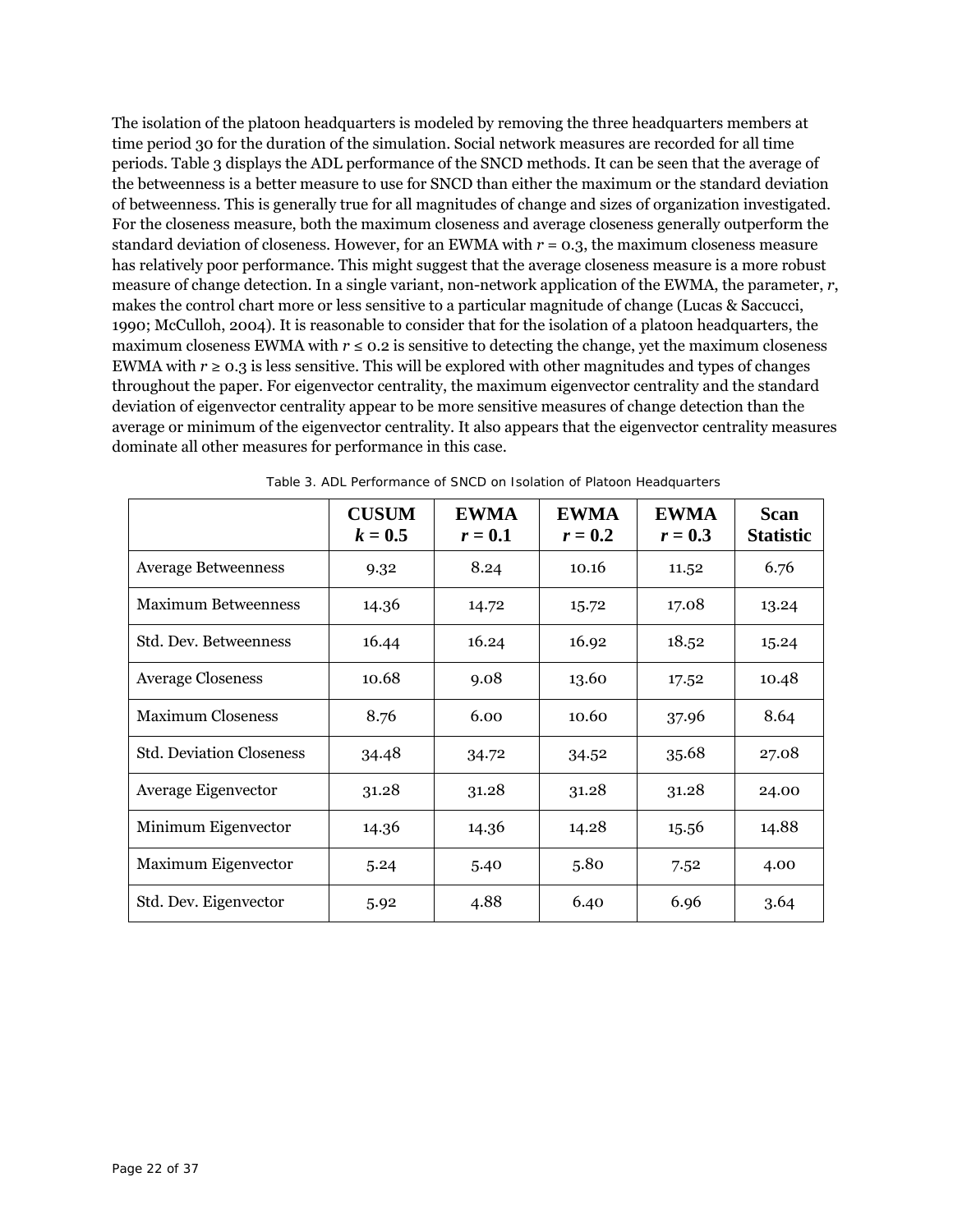Statistical process control is a powerful statistical method for detecting the change. Figure 11 shows four measures plotted for the same simulated longitudinal networks. The top two plots are the network measure of betweenness over time. The bottom two plots are the CUSUM statistic *C* calculated on the same betweenness measure over time. The two plots on the left show the measures plotted when there is no change present in the network over time. These plots show stochastic fluctuations induced by the simulation. The two plots on the right show the measures plotted when a change is imposed at time period 20. The change is identified much more clearly using the CUSUM, especially when the reader directs their attention to the scale of the y-axis in the four plots.



Figure 11. Plots of the Average Betweenness Centrality (top) Compared to Plots of the CUSUM Statistic, *C* (bottom) for Situations with No Change (left) and with Change (right)

The visual identification other types of change imposed on the network, and other SNCD schemes yield similar success. The CUSUM is simply used to illustrate the power of the general change detection approach. Other magnitudes and types of change will be compared by simply reporting the ADL from when a change occurs until the SNCD scheme signals.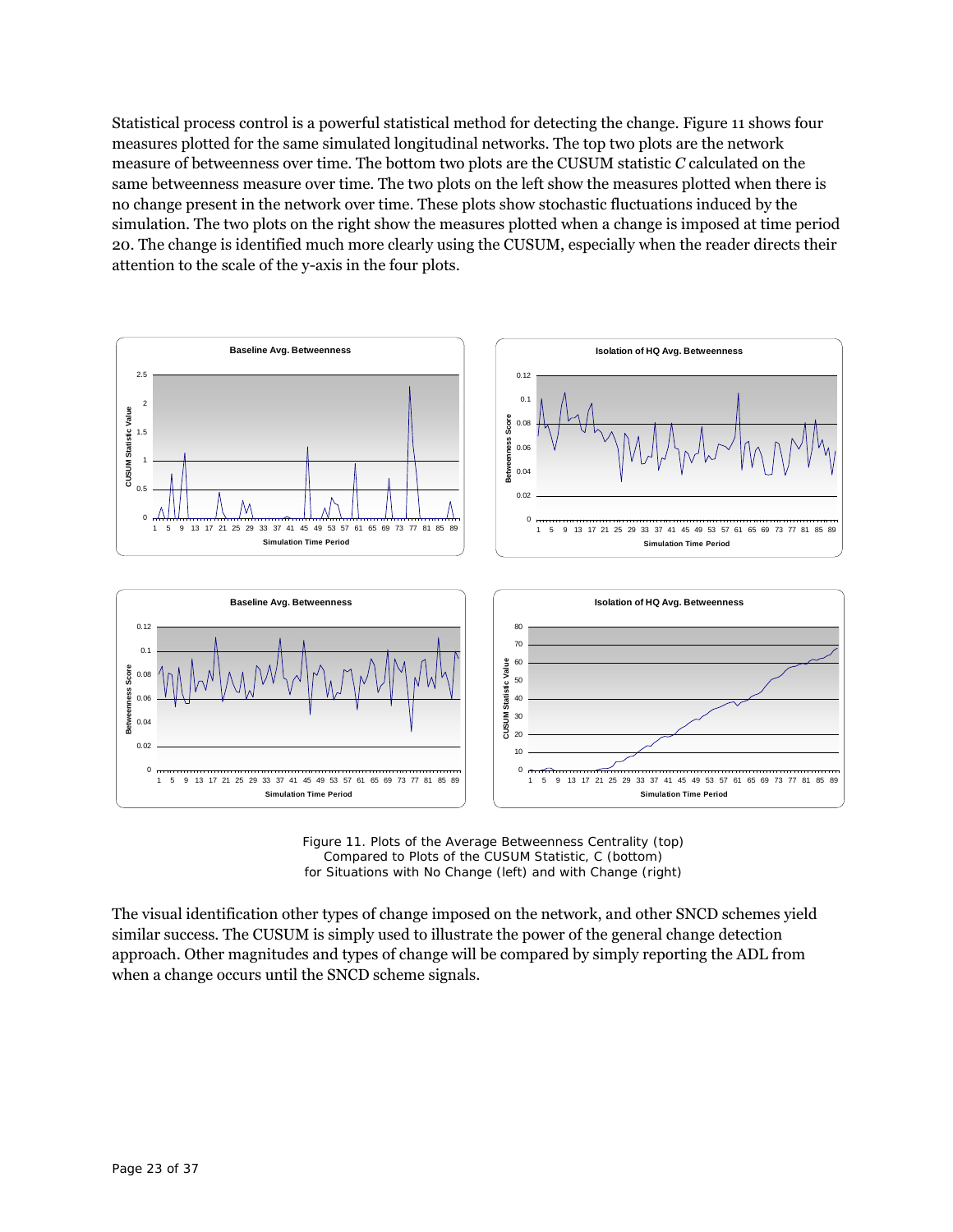The isolation of the company headquarters was modeled by removing the 10 soldier headquarters section at time 30 for the remainder of the simulation. This is very similar to the platoon example, in that 10 percent of the organization is removed. Social network measures are again recorded for all time periods. Table 4 displays the ADL performance of each of the SNCD methods applied to the 100 node network. Again, it can be seen that the average of the betweenness is a more effective measure of change detection than the maximum or the standard deviation of betweenness. The performance of the closeness measures behave as they did in the case of platoon headquarters isolation. In this case, the maximum eigenvector centrality does not appear to be as effective of a measure for detecting change as does other measures. However, the standard deviation of eigenvector centrality still dominates all other measures for change detection performance.

|                                 | <b>CUSUM</b><br>$k=0.5$ | <b>EWMA</b><br>$r=0.1$ | <b>EWMA</b><br>$r=0.2$ | <b>EWMA</b><br>$r=0.3$ | <b>Scan</b><br><b>Statistic</b> |
|---------------------------------|-------------------------|------------------------|------------------------|------------------------|---------------------------------|
| <b>Average Betweenness</b>      | 11.16                   | 11.08                  | 10.20                  | 13.48                  | 6.96                            |
| <b>Maximum Betweenness</b>      | 17.32                   | 17.76                  | 18.20                  | 20.12                  | 13.72                           |
| Std. Dev. Betweenness           | 18.08                   | 19.40                  | 20.88                  | 22.52                  | 17.36                           |
| <b>Average Closeness</b>        | 11.16                   | 9.44                   | 12.52                  | 15.64                  | 9.40                            |
| <b>Maximum Closeness</b>        | 10.44                   | 9.72                   | 12.64                  | 51.76                  | 9.60                            |
| <b>Std. Deviation Closeness</b> | 41.88                   | 39.48                  | 42.20                  | 43.44                  | 40.76                           |
| Average Eigenvector             | 35.84                   | 36.72                  | 34.84                  | 34.84                  | 29.24                           |
| Minimum Eigenvector             | 16.00                   | 17.96                  | 17.88                  | 16.76                  | 13.60                           |
| Maximum Eigenvector             | 26.40                   | 30.76                  | 29.64                  | 29.24                  | 25.44                           |
| Std. Dev. Eigenvector           | 10.40                   | 10.72                  | 9.36                   | 9.48                   | 6.44                            |

Table 4. ADL Performance of SNCD on Isolation of Company Headquarters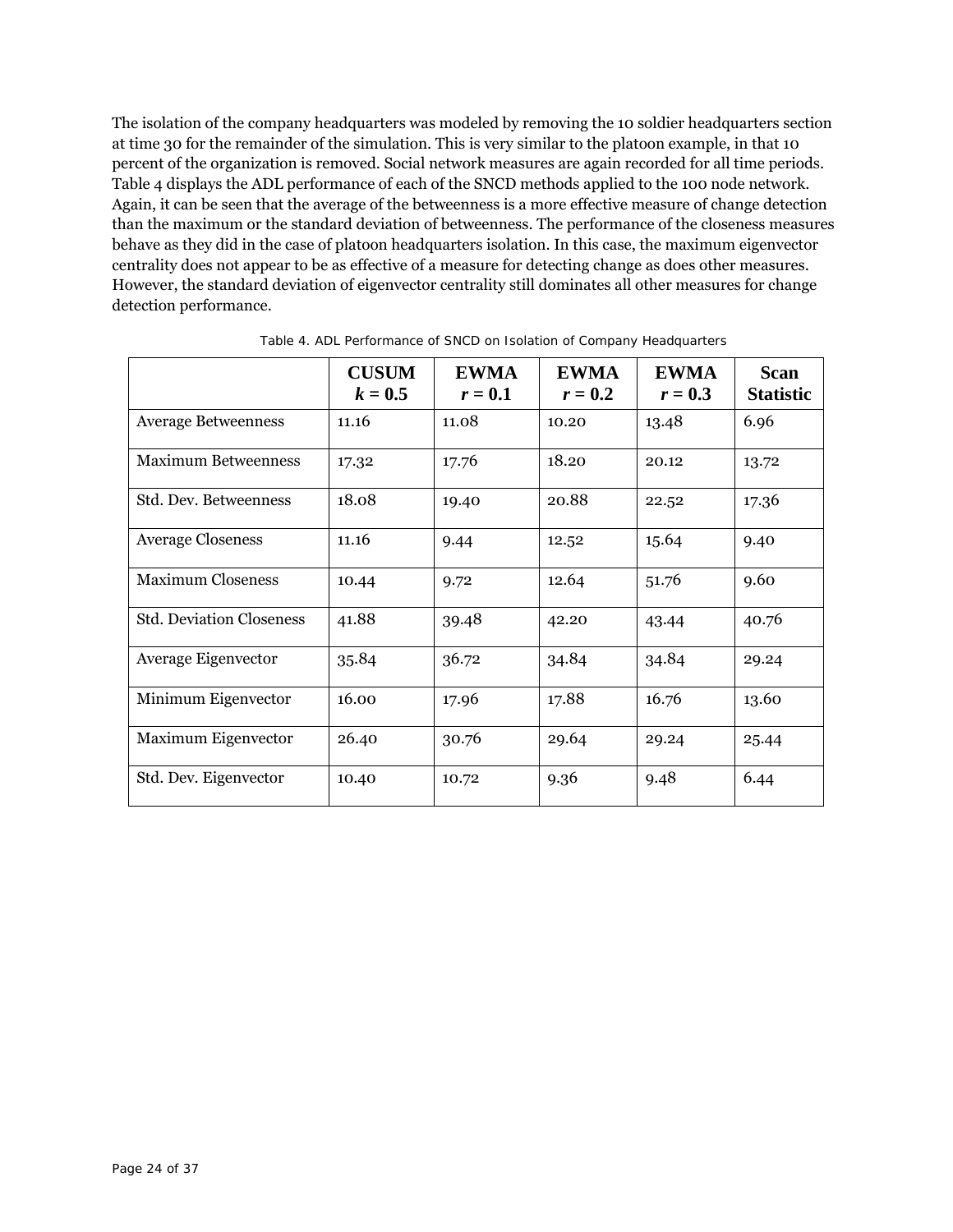The isolation of squad leadership was modeled by removing the squad leader at time 20 for the remainder of the simulation. This is also similar in that 11 percent of the organization is isolated. Table 5 shows the SNCD performance at the squad level, 9 node network. It is not clear that certain measures perform better than others for change detection in the 9 node network. It appears that the measures of average betweenness, average closeness, and the standard deviation of eigenvector centrality become better measures of network change as the size of the network increases. However, they do not necessarily perform worse on a small network. While an extensive study of the sensitivity of each measure to the network size is beyond the scope of this paper, it holds the promise of fruitful future research.

|                                 | <b>CUSUM</b><br>$k=0.5$ | <b>EWMA</b><br>$r=0.1$ | <b>EWMA</b><br>$r=0.2$ | <b>EWMA</b><br>$r=0.3$ | <b>Scan</b><br><b>Statistic</b> |
|---------------------------------|-------------------------|------------------------|------------------------|------------------------|---------------------------------|
| <b>Average Betweenness</b>      | 16.12                   | 15.76                  | 16.32                  | 17.92                  | 12.32                           |
| <b>Maximum Betweenness</b>      | 16.64                   | 17.40                  | 19.52                  | 18.56                  | 11.56                           |
| Std. Dev. Betweenness           | 17.68                   | 17.76                  | 18.20                  | 18.72                  | 12.08                           |
| <b>Average Closeness</b>        | 15.16                   | 15.84                  | 16.48                  | 15.60                  | 11.72                           |
| <b>Maximum Closeness</b>        | 18.72                   | 19.60                  | 18.68                  | 23.80                  | 14.32                           |
| <b>Std. Deviation Closeness</b> | 16.20                   | 16.08                  | 15.52                  | 16.24                  | 12.88                           |
| Average Eigenvector             | 24.12                   | 24.12                  | 24.12                  | 24.12                  | 15.12                           |
| Minimum Eigenvector             | 17.84                   | 18.48                  | 17.04                  | 18.08                  | 12.36                           |
| Maximum Eigenvector             | 19.36                   | 21.56                  | 20.56                  | 20.56                  | 13.84                           |
| Std. Dev. Eigenvector           | 17.08                   | 18.72                  | 18.36                  | 17.44                  | 12.36                           |

Table 5. ADL Performance of SNCD on Isolation of Squad Leader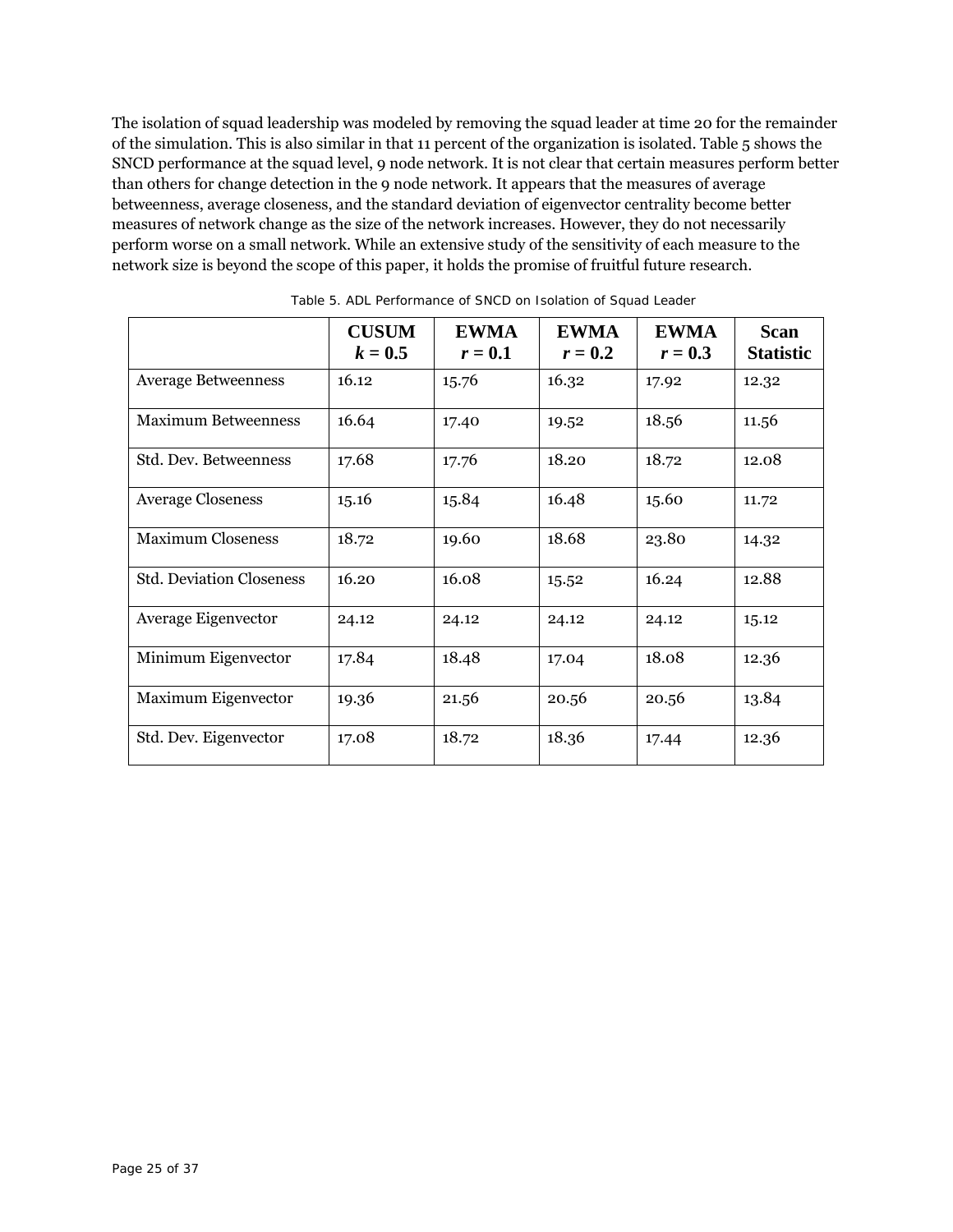## **Loss of Subordinate Element**

The loss of a subordinate element provides insight into how the magnitude of change affects change detection performance. For the 30 man platoon and the 100 man company, a nine man squad is isolated. This represents 30 percent of the platoon and 9 percent of the company. This change is obviously not feasible for the nine man squad, since it would involve removal of the entire organization.

The infantry platoon had one squad removed from the simulation at time period 20, for the remainder of the simulation. Social network measures were recorded for each time period. The ADL for each measure is reported in Table 6. Again, it can be seen that the average of the betweenness outperforms other betweenness measures. The closeness measures perform as in previously investigated cases. The minimum eigenvector centrality outperforms the maximum eigenvector centrality for most of the SNCD schemes for this particular type and magnitude of change. The standard deviation of eigenvector centrality still outperforms other eigenvector centrality measures, however, it is no longer dominates all other measures.

|                                 | <b>CUSUM</b><br>$k=0.5$ | <b>EWMA</b><br>$r=0.1$ | <b>EWMA</b><br>$r=0.2$ | <b>EWMA</b><br>$r=0.3$ | <b>Scan</b><br><b>Statistic</b> |
|---------------------------------|-------------------------|------------------------|------------------------|------------------------|---------------------------------|
| <b>Average Betweenness</b>      | 6.96                    | 6.00                   | 8.68                   | 12.16                  | 8.12                            |
| <b>Maximum Betweenness</b>      | 9.52                    | 7.44                   | 11.12                  | 13.24                  | 7.80                            |
| Std. Dev. Betweenness           | 9.16                    | 7.40                   | 9.48                   | 12.72                  | 6.84                            |
| <b>Average Closeness</b>        | 9.64                    | 8.36                   | 12.72                  | 19.28                  | 11.40                           |
| <b>Maximum Closeness</b>        | 9.32                    | 9.16                   | 12.36                  | 31.56                  | 9.52                            |
| <b>Std. Deviation Closeness</b> | 18.96                   | 16.44                  | 19.40                  | 26.24                  | 17.04                           |
| Average Eigenvector             | 29.36                   | 29.36                  | 29.36                  | 29.36                  | 20.60                           |
| Minimum Eigenvector             | 10.08                   | 9.64                   | 12.24                  | 12.60                  | 10.28                           |
| Maximum Eigenvector             | 11.72                   | 12.04                  | 11.88                  | 20.60                  | 10.84                           |
| Std. Dev. Eigenvector           | 8.48                    | 6.28                   | 9.80                   | 10.44                  | 6.88                            |

Table 6. ADL Performance for Loss of Subordinate Element in a Platoon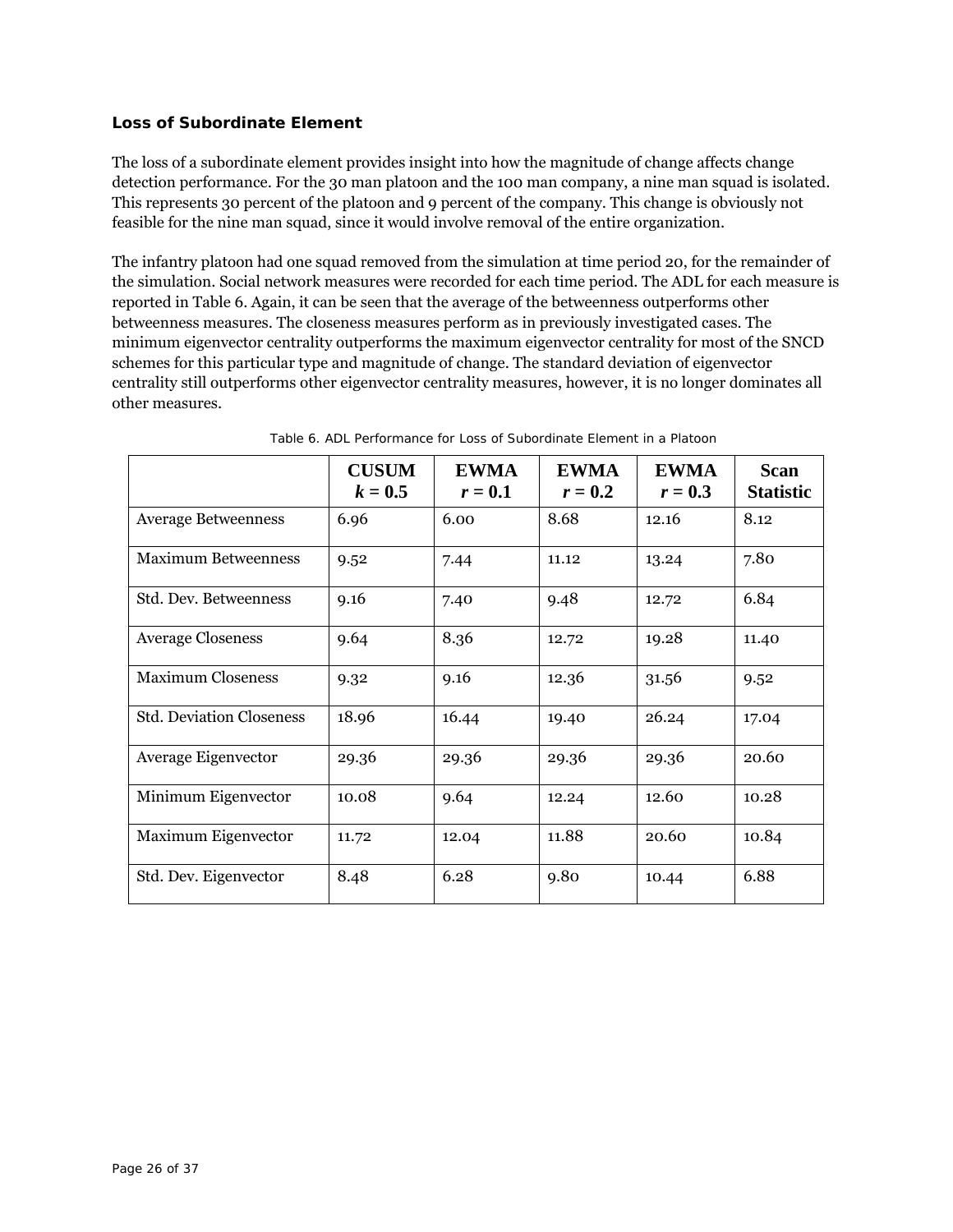The infantry company also had one squad removed at time 20 for the remainder of the simulation. The results for the company network are shown in Table 7. It generally takes longer to detect the changes in the company network. This was also observed in the isolation of the headquarters. This implies that the size of the network could impact the speed of change detection. The average betweenness, average closeness, and standard deviation of eigenvector centrality appear to outperform other measures for change detection performance. The maximum closeness measure dominates other measures in all cases except for the EWMA with  $r = 0.3$ .

|                                 | <b>CUSUM</b><br>$k = 0.5$ | <b>EWMA</b><br>$r=0.1$ | <b>EWMA</b><br>$r=0.2$ | <b>EWMA</b><br>$r=0.3$ | <b>Scan</b><br><b>Statistic</b> |
|---------------------------------|---------------------------|------------------------|------------------------|------------------------|---------------------------------|
| <b>Average Betweenness</b>      | 13.64                     | 11.72                  | 13.80                  | 20.60                  | 12.68                           |
| <b>Maximum Betweenness</b>      | 23.80                     | 19.64                  | 23.80                  | 30.72                  | 25.44                           |
| Std. Dev. Betweenness           | 24.84                     | 18.12                  | 24.96                  | 25.52                  | 22.04                           |
| <b>Average Closeness</b>        | 9.72                      | 7.4                    | 13.44                  | 14.96                  | 9.80                            |
| <b>Maximum Closeness</b>        | 6.92                      | 4.92                   | 7.48                   | 53.16                  | 6.32                            |
| <b>Std. Deviation Closeness</b> | 45.44                     | 47.92                  | 47.96                  | 50.88                  | 43.68                           |
| Average Eigenvector             | 34.72                     | 36.60                  | 34.72                  | 34.72                  | 30.64                           |
| Minimum Eigenvector             | 18.68                     | 19.96                  | 19.64                  | 23.88                  | 18.32                           |
| Maximum Eigenvector             | 18.28                     | 25.80                  | 25.00                  | 27.20                  | 25.88                           |
| Std. Dev. Eigenvector           | 9.52                      | 9.92                   | 11.88                  | 15.32                  | 8.72                            |

Table 7. ADL Performance for Loss of Subordinate Element in a Company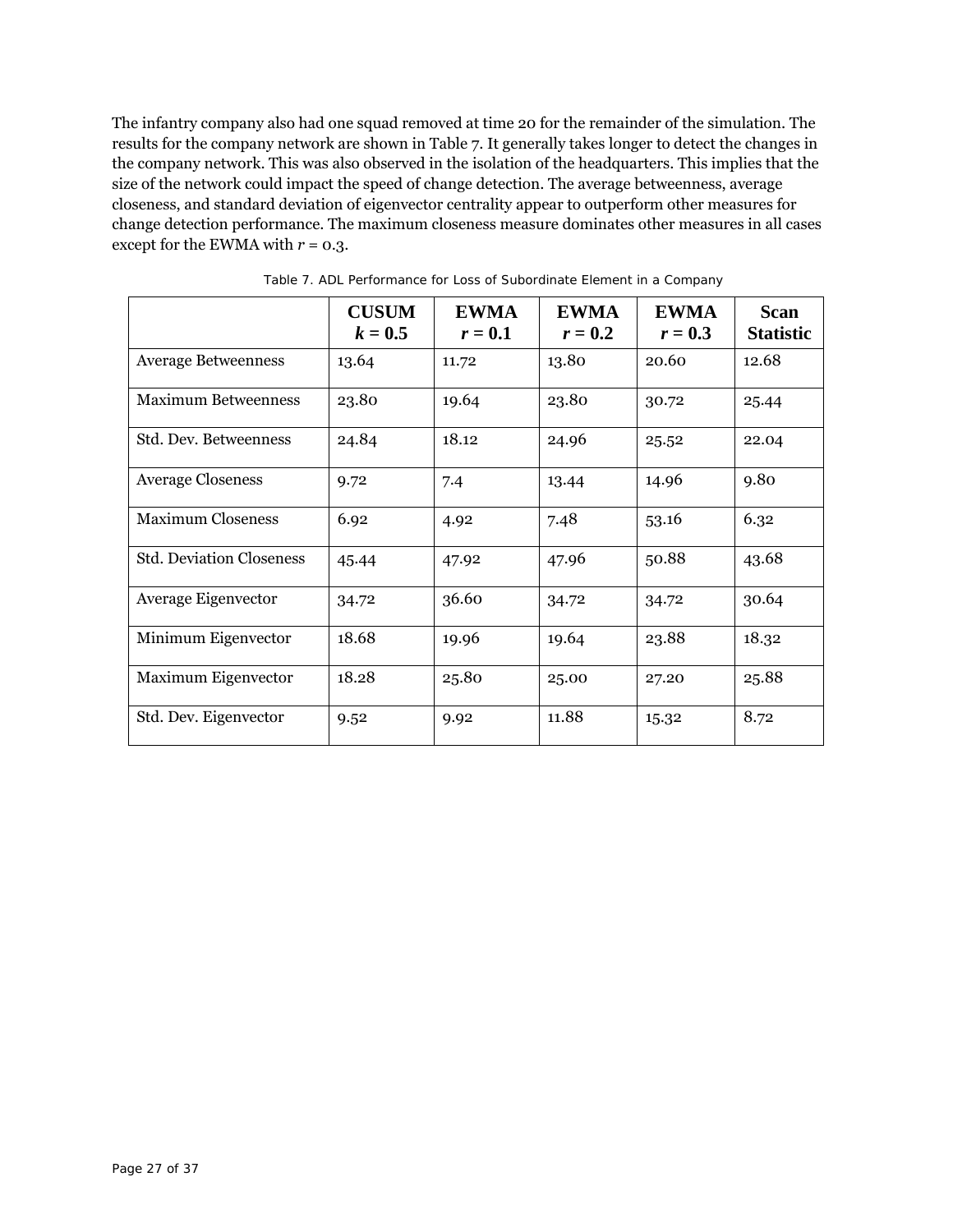## **Addition of New Subordinate Element**

Another type of change is the addition of a new subordinate element. A squad is added to both the 30 man platoon and the 100-man company.

The infantry platoon had one squad that was not present initially, and added at time period 20. Social network measures were calculated for each time period. SNCD methods were applied to the data. Results are shown in Table 8. Although the speed of change detection is much faster for this type of change, the same performance trends are seen as before. For betweenness measures, the average outperforms the maximum or the standard deviation. The average closeness and maximum closeness measure perform well, however, the maximum closeness does not perform well with an EWMA *r* = 0.3 scheme. The standard deviation of eigenvector centrality almost completely dominates other measures.

|                                 | <b>CUSUM</b><br>$k=0.5$ | <b>EWMA</b><br>$r=0.1$ | <b>EWMA</b><br>$r=0.2$ | <b>EWMA</b><br>$r=0.3$ | <b>Scan</b><br><b>Statistic</b> |
|---------------------------------|-------------------------|------------------------|------------------------|------------------------|---------------------------------|
| <b>Average Betweenness</b>      | 1.60                    | 1.52                   | 1.68                   | 1.72                   | 1.00                            |
| <b>Maximum Betweenness</b>      | 2.32                    | 2.16                   | 2.20                   | 2.00                   | 1.00                            |
| Std. Dev. Betweenness           | 2.36                    | 2.36                   | 2.40                   | 2.24                   | 1.00                            |
| <b>Average Closeness</b>        | 1.48                    | 1.52                   | 1.56                   | 1.52                   | 1.00                            |
| <b>Maximum Closeness</b>        | 1.24                    | 1.28                   | 1.20                   | 5.00                   | 1.00                            |
| <b>Std. Deviation Closeness</b> | 3.44                    | 4.60                   | 4.20                   | 3.48                   | 2.64                            |
| Average Eigenvector             | 31.76                   | 31.76                  | 31.76                  | 31.76                  | 25.56                           |
| Minimum Eigenvector             | 6.24                    | 5.6                    | 6.16                   | 6.80                   | 4.20                            |
| Maximum Eigenvector             | 4.52                    | 4.88                   | 4.80                   | 4.80                   | 3.56                            |
| Std. Dev. Eigenvector           | 1.16                    | 1.60                   | 1.24                   | 1.24                   | 1.00                            |

Table 8. ADL Performance for Addition of Subordinate Element in a Platoon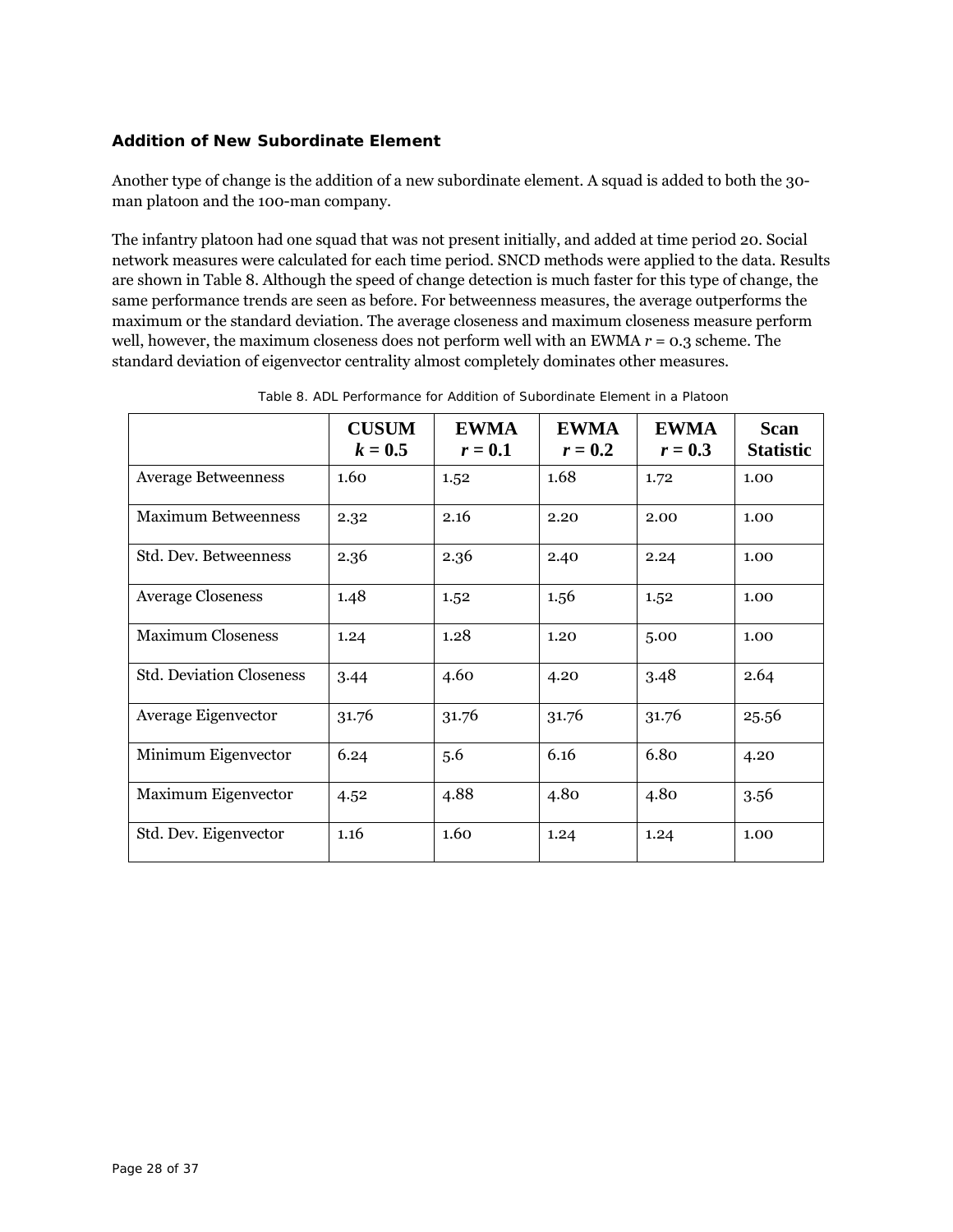The company model had a squad added at time period 20 for the remainder of the simulation. Again the platoon level performance is better than the company level performance, shown in Table 9. The average betweenness, average closeness, and maximum closeness all perform well at detecting the change. Surprisingly, the standard deviation of eigenvector centrality is not an effective measure for this type and magnitude of change.

|                                 | <b>CUSUM</b><br>$k = 0.5$ | <b>EWMA</b><br>$r=0.1$ | <b>EWMA</b><br>$r=0.2$ | <b>EWMA</b><br>$r=0.3$ | <b>Scan</b><br><b>Statistic</b> |
|---------------------------------|---------------------------|------------------------|------------------------|------------------------|---------------------------------|
| <b>Average Betweenness</b>      | 9.64                      | 9.52                   | 9.84                   | 10.28                  | 5.04                            |
| <b>Maximum Betweenness</b>      | 14.52                     | 16.96                  | 15.80                  | 17.44                  | 12.16                           |
| Std. Dev. Betweenness           | 12.88                     | 13.16                  | 13.32                  | 14.56                  | 8.92                            |
| <b>Average Closeness</b>        | 5.32                      | 5.8                    | 5.36                   | 5.24                   | 1.44                            |
| <b>Maximum Closeness</b>        | 4.24                      | 5.12                   | 4.48                   | 6.04                   | 1.04                            |
| <b>Std. Deviation Closeness</b> | 10.40                     | 18.52                  | 12.96                  | 12.32                  | 10.00                           |
| Average Eigenvector             | 35.56                     | 37.04                  | 38.64                  | 37.60                  | 30.24                           |
| Minimum Eigenvector             | 38.16                     | 39.32                  | 38.04                  | 40.84                  | 36.40                           |
| Maximum Eigenvector             | 30.20                     | 33.48                  | 34.44                  | 29.52                  | 30.92                           |
| Std. Dev. Eigenvector           | 33.88                     | 33.72                  | 37.80                  | 44.48                  | 33.96                           |

Table 9. ADL Performance for Addition of Subordinate Element in a Company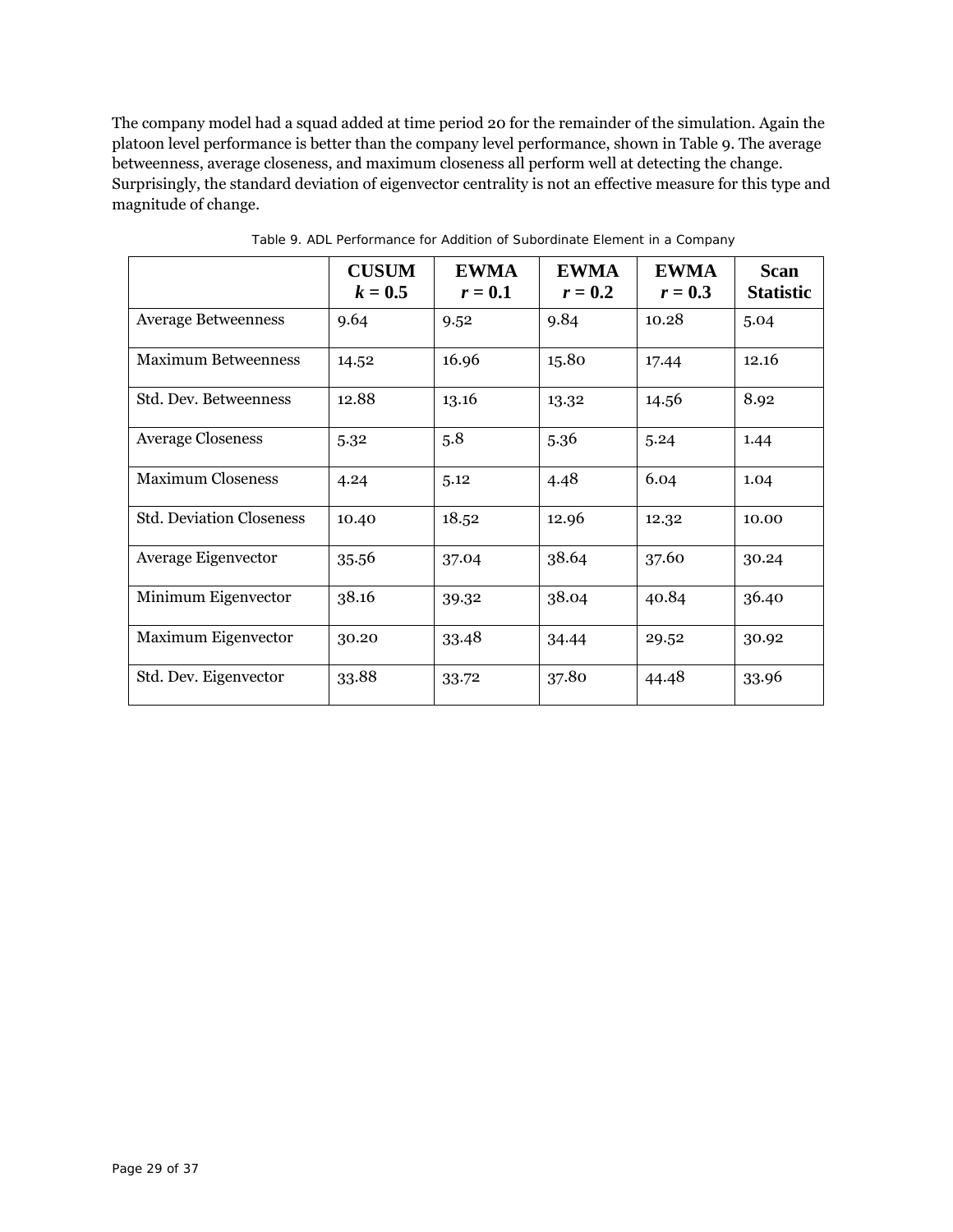## **Sporadic Communication**

Sporadic communication was modeled with a squad communicating from time period 30 to time period 40 only. It can be seen in Table 10 that the performance of different measures is much more similar than in previous types of change. It is also interesting that all of the ADL values are greater than 10, which means that the change was detected after the organization returned to its original state. This might be a result of the SNCD statistic being moved closer to the decision interval from time period 30 to time period 40. When the organization returned to its original state, the statistic is much closer to the decision interval than it was before the change occurred. Therefore, the statistic is much more likely to signal a false positive after the sporadic change than it is to detect an actual change. This increased sensitivity can therefore provide an alert that a sporadic change may have occurred.

|                                | <b>CUSUM</b><br>$k = 0.5$ | <b>EWMA</b><br>$r=0.1$ | <b>EWMA</b><br>$r=0.2$ | <b>EWMA</b><br>$r=0.3$ | <b>Scan</b><br><b>Statistic</b> |
|--------------------------------|---------------------------|------------------------|------------------------|------------------------|---------------------------------|
| <b>Average Betweenness</b>     | 15.08                     | 14.20                  | 16.12                  | 17.56                  | 17.76                           |
| <b>Maximum Betweenness</b>     | 15.24                     | 16.52                  | 16.88                  | 18.24                  | 17.84                           |
| Std Dev. Betweenness           | 14.28                     | 14.80                  | 16.04                  | 17.40                  | 17.48                           |
| <b>Average Closeness</b>       | 13.72                     | 13.68                  | 16.84                  | 16.80                  | 17.52                           |
| <b>Maximum Closeness</b>       | 12.44                     | 12.16                  | 15.32                  | 18.32                  | 17.20                           |
| <b>Std Deviation Closeness</b> | 23.16                     | 19.96                  | 21.76                  | 21.36                  | 17.24                           |
| Average Eigenvector            | 24.32                     | 24.32                  | 24.32                  | 24.32                  | 18.84                           |
| Minimum Eigenvector            | 12.76                     | 14.32                  | 11.92                  | 12.80                  | 14.56                           |
| Maximum Eigenvector            | 12.96                     | 12.68                  | 14.36                  | 14.36                  | 18.84                           |
| Std. Dev Eigenvector           | 12.88                     | 14.20                  | 16.80                  | 16.48                  | 21.28                           |

Table 10. ADL Performance for Sporadic Communication

All methods of SNCD were ineffective for detecting sporadic changes in the company network. The sporadic change did not persist long enough to signal a possible change in most of the runs. The squad level network was not investigated for this type of change, due to a lack of context.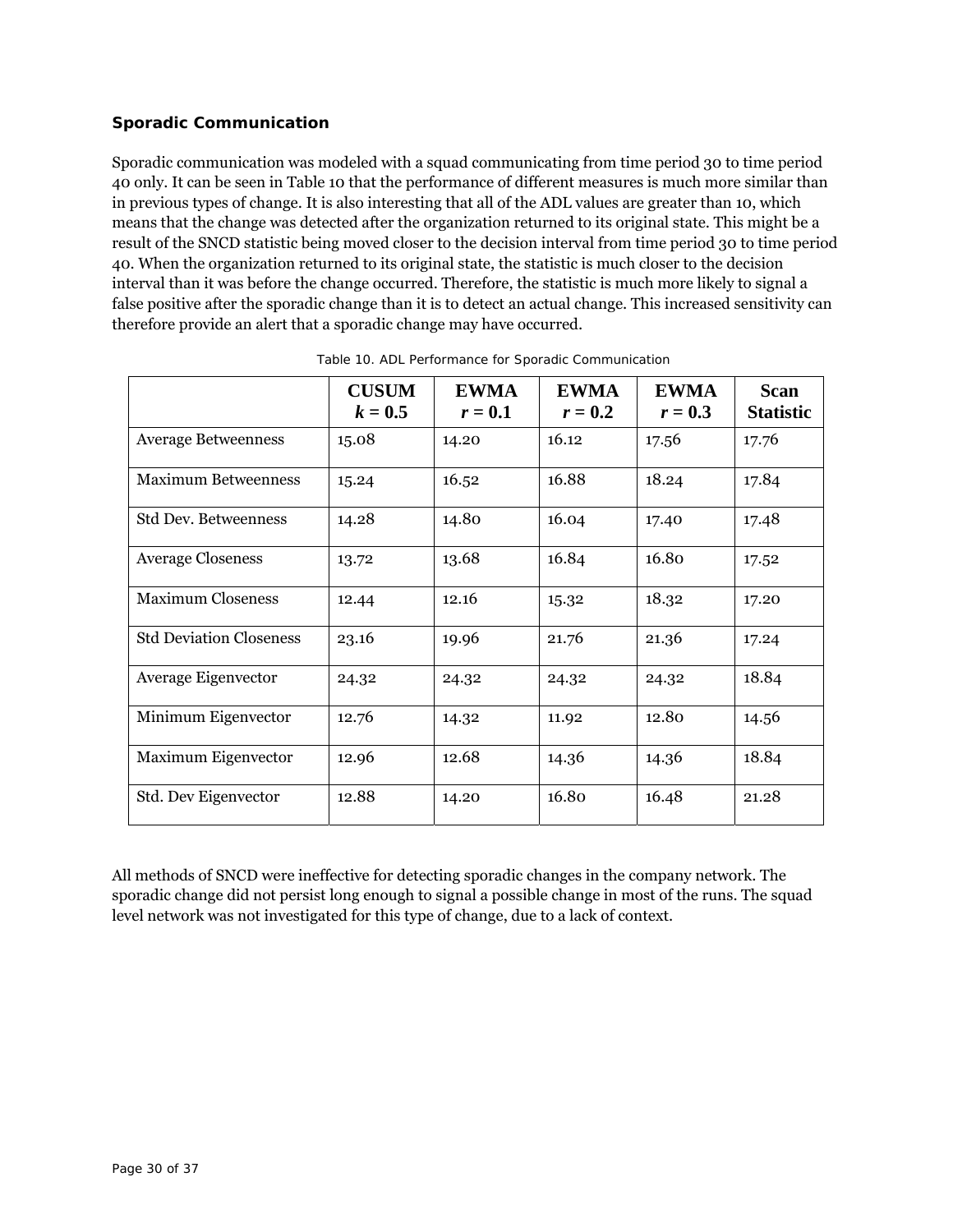# **Conclusion**

Statistical process control is a critical quality-engineering tool that provides rapid detection of change in stochastic processes (Montgomery, 1991; Ryan, 2000). The three real-world examples and the virtual experiments presented in this paper demonstrate that SNCD could enable analysts and researchers to detect important changes in longitudinal network data. Furthermore, the most likely time that the change occurred can also be determined. This allows one to allocate minimal resources to tracking the general patterns of a network and then shift to full resources when changes are determined.<sup>3</sup> SNCD is therefore, an important analysis method for studying network dynamics.

It is critical to be able to detect change in networks over time and to determine when observed fluctuations are not simply stochastic noise. This paper describes a method for change detection based off of statistical process control, and then demonstrates its ability to detect changes in networks. Within this method, three specific control chart schemes for detecting change were considered: CUSUM, Exponentially Weighted Moving Average, and a Scan Statistic. No doubt other change detection methods will emerge and control chart schemes will emerge.

We found the CUSUM technique to be robust and to be of value in applied settings. The strengths of the proposed method are its statistical approach, its utility with a wide range of social network metrics, its ability to identify change points in organizational behavior, and its flexibility for various magnitudes of change. The proposed method requires the assumption of a period of stability that is necessary to estimate the mean and standard deviation of social network measures for "typical" network observations. In addition, the proposed method requires a reasonable number of time periods in which to detect change; i.e., greater than four.

The empirical results described in this paper, such as the detection of change in the al Qaeda network should be viewed with caution. We present them here purely to illustrate the methodology. Limitations on the data make it difficult to determine the validity of the results; thus, we should simply view these results as showing the promise of this methodology. The Leavenworth data spans only four days and used selfreported survey data, therefore it is not likely that it captured all communication and interaction among officers. The fact that even in this data set we were able to systematically detect a key change suggests the value of the proposed approach. The al Qaeda data, was based on open source information. As such it is an incomplete representation of interaction in that terror network. We cannot be sure that we have the entire communication network, or even a true picture of the observed communication network. However, the fact that our technique detects a change corresponding with the 9/11 attacks is intriguing. This work suggests that our approach may provide some ability to detect change even when there is incomplete information.

That being said, it is important that future work examine the errors associated with this technique, both the false positives and false negatives. Future work should also consider the sensitivity of this approach to missing information, and to the reason why the information is missing. For example, data sets collected post-hoc that focus on activity around an event, such as the al Qaeda data are prone to errors of missing nodes and as a result links prior to the event. In addition, open-source data tends to over-focus on nodes whose centrality is assumed; often resulting in "popular" actors being possibly over-connected and less popular actors being under-connected. Whereas, data sets collected based on opportunity, such as the Leavenworth data, are prone to missing links among the nodes.

In order to rectify the above shortcomings, future research should focus on improved methods for node and link inference or near-complete datasets with high resolution. Higher resolution involves taking many snapshots of the network. This may mean, simply an increase in frequency, e.g. changes by month, or it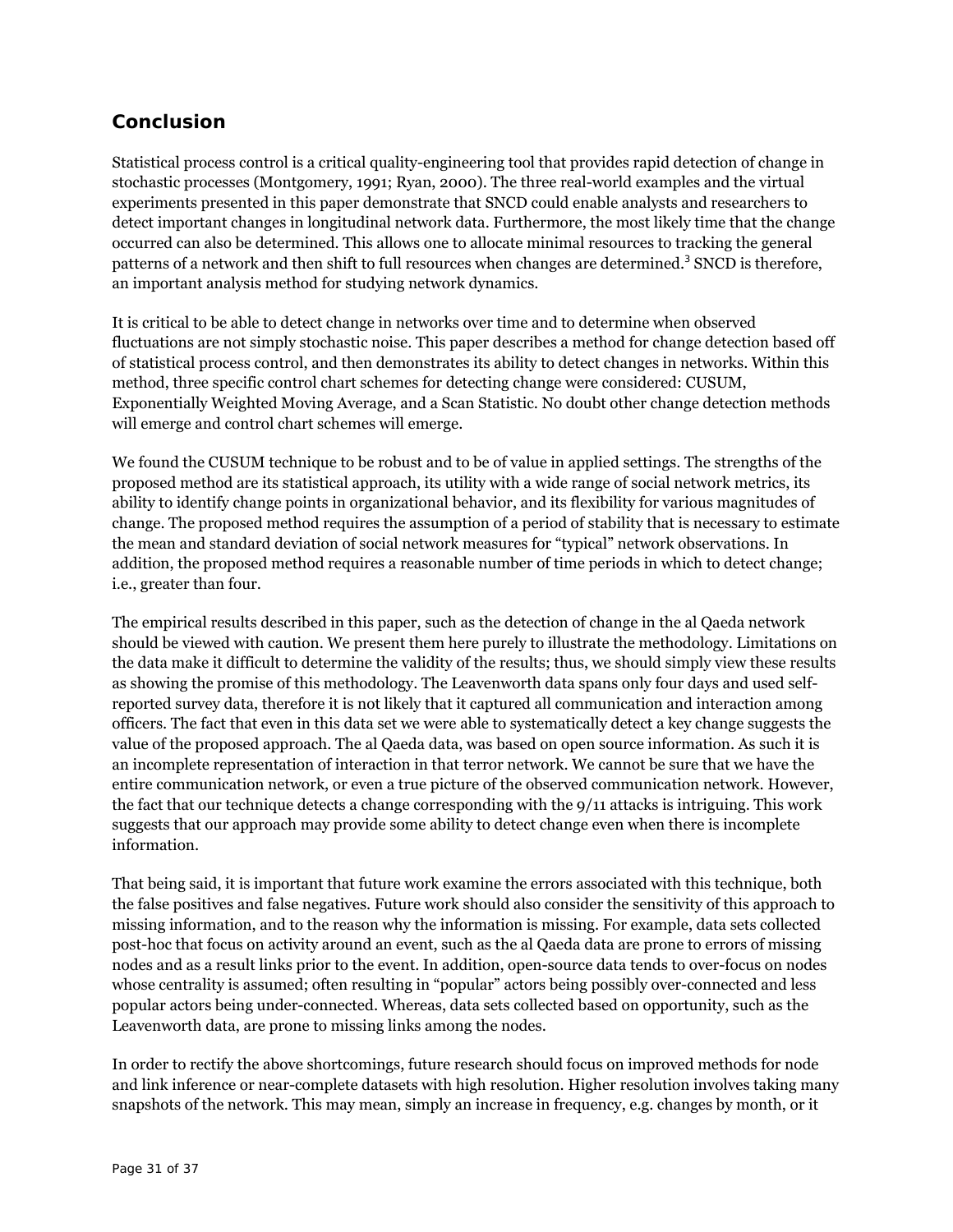may mean a longer time horizon, e.g., more years. The right choice will depend on the problem where we want to detect network change. More data points will provide more opportunities to detect changes while they are still small, instead of allowing them to incubate and grow as was the case for the al Qaeda data. As a minimum two observed networks are required to estimate the "typical" behavior of a social group being monitored for change. In practice, five or more networks are preferred to reduce the variance in estimating the statistical process control parameters. Larger datasets will also provide near continuous network measures permitting the use of control charts for continuous data. Near complete data means that the data should cover the communication network, with little or no missing information for a large contiguous period. Here one might consider simply tracking a group in general, as opposed to focusing on tracking relative to a specific event. Data such as that on the U.S. Congress or Supreme Court that is regularly output might provide a good source of data.

Another limitation of this approach is that the over-time dependence assumptions are ignored. This is common in statistical process control. English et al. (2001) points out that "the independence assumption is dramatically violated in processes subjected to process control." Many manufacturing processes include feedback control systems which create autocorrelation among factors affecting the process. This is similar to problems of dyadic dependence and ergodicity issues with networks. In practice however, statistical process control still provides a great deal of insight, identifying when a process changes. This is no different in a network application. Networks may even have less dependence issues than manufacturing processes. Most manufacturing processes are engineered with feedback and control in an attempt to optimize the process. This is not necessarily true with social networks. Robins and Pattison (2007) lay out several statistical tests involving dependence graphs that can be used to determine if dependence is a statistically significant problem in a network. Just like the issues of normality, the dyadic dependence in the network can be verified similar to residual analysis in regression. If dependence is an issue in the network, SNCD can still be used to determine that a change occurred, however, there may be bias and an increase in the probability of a false positive. Future research should investigate both the impact of dependence on ADL performance as well as methods to better handle the problem statistically.

Social networks may also exhibit periodicity over time. Intuitively, people's communication patterns may change in cycles over time. People tend to communicate with different people during the week, while at work, than on the weekends. People may communicate more frequently at certain times of the day. Even seasonal trends may affect observed social networks. The application of wavelet theory and Fourier analysis in particular may provide insight into the periodic behavior of network dynamics. Methods should be developed to test and filter periodicity from network measures over time. This will allow SNCD to be more accurate in determining the time a change actually occurred and may reduce the ADL for certain changes.

Future research should also look at the sensitivity of the optimality constant, *k* and control limit values of the CUSUM control chart for network measure change detection. As stated earlier, these values are generally arbitrarily chosen and then optimized for the process. By using further Monte Carlo simulations, a researcher should determine which parameter value would be best in detecting certain types of changes such as sudden large changes or slow creeping shifts. Usage of control charts on comparing models and observations should also be studied to see what specific conclusions can be obtained.

Multi-agent simulations provide valuable insight into the performance of control charts for social network change detection applications. Simulations allow an investigator to introduce various changes into a simulated organization and evaluate the time to detect for different algorithms. Simulations provide an efficient means of evaluating change detection on social networks. More importantly, however, is the ability to create more controlled experiments, by fixing certain variables, exploring others, and using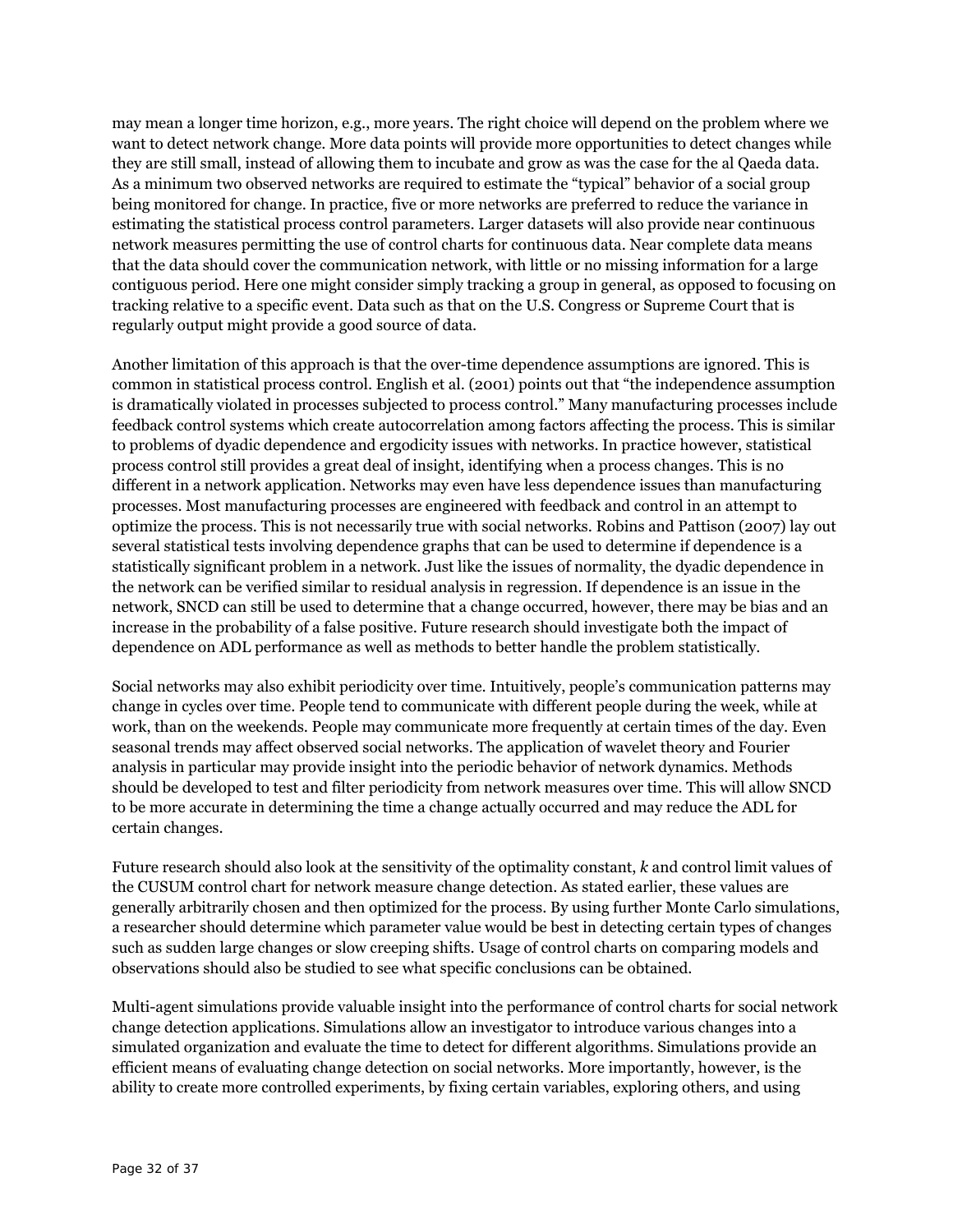many replications to estimate error. Simulation studies will continue to be extremely useful in exploring extensions of this methodology.

Social network change detection is important for identifying significant shifts in organizational behavior. This provides insight into policy decisions that drive the underlying change. It also shows the promise of enabling predictive analysis for social networks and providing early warning of potential problems. In the same way that manufacturing firms save millions of dollars each year by quickly responding to changes in their manufacturing process, social network change detection can allow senior leaders and military analysts to quickly respond to changes in the organizational behavior of the socially connected groups they observe. The combination of statistical process control and social network analysis is likely to produce significant insight into organizational behavior and social dynamics. As a scientific community we can hope to see more research in this area as network statistics continue to improve.

# **References**

Alderson, D. (2009). "Catching the 'Network Science' Bug: Insight and Opportunities for the Operations Researchers," *Operations Research* 56, 5: 1047–1065.

Baller, D., J. Lospinoso & A.N. Johnson (2008). "An Empirical Method for the Evaluation of Dynamic Network Simulation Methods." In *Proceedings of The 2008 World Congress in Computer Science Computer Engineering and Applied Computing*, Las Vegas, NV.

Banks, D.L., & K.M. Carley (1996). "Models for Network Evolution." *Journal of Mathematical Sociology* 21: 173-196.

Bernard, H.R. & P.D. Killworth (1977). "Informant Accuracy in Social Network Data II." *Human Communications Research* 4: 3-18.

Bonacich, P. (1972). "Factoring and Weighting Approaches to Clique Identification." *Journal of Mathematical Sociology* 2: 113–120.

Bonacich, P., A. Oliver & T.A.B. Snijders (1998). "Controlling for Size in Centrality Scores." *Social Networks* 20, 2: 135-141.

Brown, R.A. & D.D. Morrow (1994). *Critical Theory and Methodology*. Thousand Oaks, CA: Sage.

Carley, K.M. (1990). "Group Stability: A Socio-Cognitive Approach." *Advances in Group Processes* 7: 1-44.

Carley, K.M. (1991). "A Theory of Group Stability." *American Sociology Review* 56, 3: 331–354.

Carley, K.M. (1995). "Communication Technologies and Their Effect on Cultural Homogeneity, Consensus, and the Diffusion of New Ideas." *Sociological Perspectives* 38, 4: 547-571.

Carley, K.M. (1999). "On the Evolution of Social and Organizational Networks." *Research in the Sociology of Organizations* 16: 3-30.

Carley, K.M. (2006). "A Dynamic Network Approach to the Assessment of Terrorist Groups and the Impact of Alternative Courses of Action." In *Visualising Network Information Meeting Proceedings RTO-MP-IST-063*. Neuilly-sur-Seine, France: RTO. Available: http://www.vistg.net/documents/IST063\_PreProceedings.pdf [January 7, 2011].

Page 33 of 37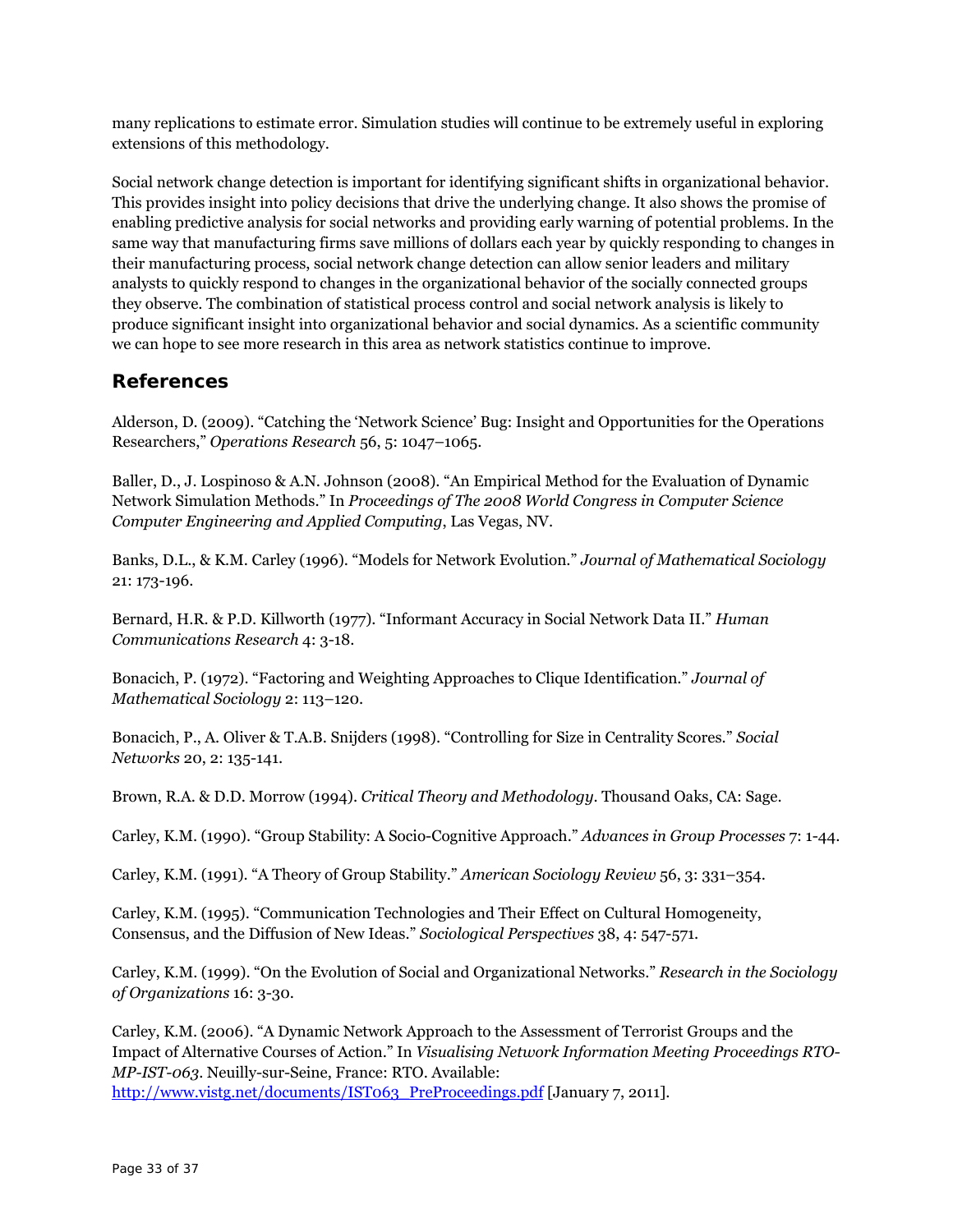Carley, K.M., J. Reminga, J. Storrick, & M. De Reno (2009). *\*ORA User's Guide 2009*. Carnegie Mellon University, School of Computer Science, Institute for Software Research, Technical Report CMU-ISR-09- 115. Available: http://www.casos.cs.cmu.edu/publications/papers/CMU-ISR-09-115.pdf [January 7, 2011].

Carley,K.M., M.K. Martin & B. Hirshman (2009). "The Etiology of Social Change," *Topics in Cognitive Science* 1, 4.

Coleman, T. F. & J.J. Moré (1983). "Estimation of Sparse Jacobian Matrices and Graph Coloring Problems." *SIAM Journal on Numerical Analysis* 20, 1: 187–209.

Doreian, P. (1983). "On the Evolution of Group and Network Structures II: Structures within Structure." *Social Networks* 8: 33-64.

Doreian, P. & F.N. Stokman (Eds.) (1997). *Evolution of Social Networks*. Amsterdam: Gordon and Breach.

English, J.R., T. Martin, E. Yaz & E. Elsayed (2001). "Change Point Detection and Control Using Statistical Process Control and Automatic Process Control." Presentation at the IIE Annual Conference, 2001, Dallas, TX.

Erdős, P. & A. Rényi (1959). "On Random Graphs I." *Publicationes Mathematicae* 6: 290–297.

Feld, S. (1997). "Structural Embeddedness and Stability of Interpersonal Relations." *Social Networks* 19: 91-95.

Fisher, R.A., H. Thornton & W. Mackenzie (1922). "The Accuracy of the Plating Method of Estimating the Density of Bacterial Populations, with Particular Reference to the Use of Thornton's Agar Medium with Soil Samples." *Annals of Applied Biology* 9: 325–359.

Frank, O. (1991). "Statistical Analysis of Change in Networks." *Statistica Neerlandica* 45: 283–293.

Freeman, L. (1977). "A Set of Measures of Centrality Based on Betweenness." *Sociometry* 40: 35-41.

Freeman, L. (1979). "Centrality in Social Networks I: Conceptual Clarification." *Social Networks* 1: 215- 239.

Hamming, R.W. (1950). "Error Detecting and Error Correcting Codes." *Bell System Technical Journal* 26, 2:147-160.

Handcock, M. S. (2003). "Assessing Degeneracy in Statistical Models of Social Networks." Working Paper No. 39. Center for Statistics and the Social Sciences, University of Washington. Available: http://www.csss.washington.edu/Papers/wp39.pdf [January 7, 2011].

Headquarters, Department of the Army (1992). *Field Manual 7-8, Infantry Rifle Platoon and Squad*. U.S. Army Infantry School, Ft. Benning, GA.

Holland, P. & S. Leinhardt (1977). "A Dynamic Model for Social Networks." *Journal of Mathematical Sociology* 5, 5-20.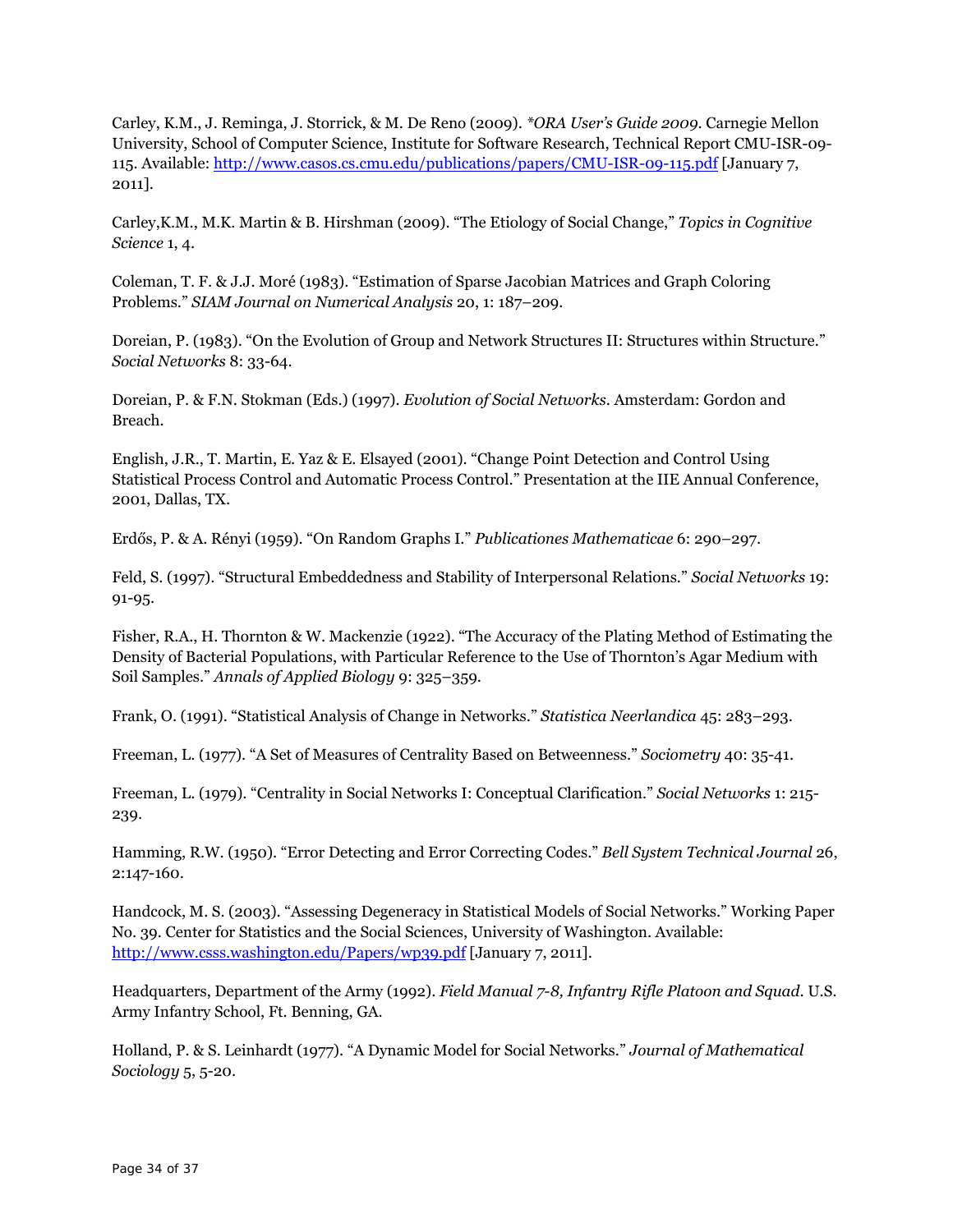Huisman, M., & T.A.B. Snijders (2003). "Statistical Analysis of Longitudinal Network Data with Changing Composition." *Sociological Methods and Research* 32: 253-287.

Hunter, J.S. (1986). "The Exponentially Weighted Moving Average." *Journal of Quality and Technology* 18: 203-210.

Jehl, D. (1997). "Islamic Militants Attack Tourists in Egypt." *The New York Times*, November 23, 1997. p. WK2.

Johnson, J.C., J.S. Boster & L.A. Palinkas (2003). "Social Roles and the Evolution of Networks in Extreme and Isolated Environments." *Journal of Mathematical Sociology* 27: 89-121.

Katz, L. & C.H. Proctor (1959). "The Configuration of Interpersonal Relations in a Group as a Time-Dependent Stochastic Process." *Psychometrika* 24: 317-327.

Killworth, P.D. & H.R. Bernard (1976). "Informant Accuracy in Social Network Data." *Human Organization* 35:269-286.

Krackhardt, D. (1987). "QAP Partialling as a Test of Spuriousness." *Social Networks* 9: 171-186.

Krackhardt, D. (1992). "A Caveat on the Use of the Quadratic Assignment Procedure." *Journal of Quantitative Anthropology* 3: 279-296.

Krackhardt, D. (1998). "Simmelian Tie: Super Strong and Sticky." In R. Kramer & M. Neale (Eds.), *Power and Influence in Organizations*. Thousand Oaks, CA: Sage, 21-38.

Leenders, R. (1995). "Models for Network Dynamics: A Markovian Framework." *Journal of Mathematical Sociology* 20: 1-21.

Lucas, J.M. & M.S. Saccucci (1990). "Exponentially Weighted Moving Average Control Schemes: Properties and Enhancements." *Technometrics* 32: 1-12.

Marquand, R. (2001). "The Tenets of Terror." *Christian Science Monitor*, October 18, 2001.

McCulloh, I., G. Garcia, K. Tardieu, J. MacGibbon, H. Dye, K. Moores, J.M. Graham & D.B. Horn (2007). *IkeNet: Social Network Analysis of Email Traffic in the Eisenhower Leadership Development Program*. (Technical Report, No. 1218). Arlington, VA: U.S. Army Research Institute for the Behavioral and Social Sciences.

McCulloh, I., J. Lospinoso & K.M. Carley (2007). "Social Network Probability Mechanics." In *Proceedings of the World Scientific Engineering Academy and Society 12th International Conference on Applied Mathematics*, Cairo, Egypt, December 29-31, 2007.

McCulloh, I., B. Ring, T. Frantz, & K.M. Carley (2008). "Unobtrusive Social Network Data from Email." In *Proceedings, 26th Army Science Conference*. Orlando, FL, December 1-4, 2008.

McCulloh, I. (2004). *Generalized Cumulative Sum Control Charts*. Master's Thesis, The Florida State University.

Montgomery, D.C. (1991). *Introduction to Statistical Quality Control*, 2nd edition. New York: John Wiley and Sons.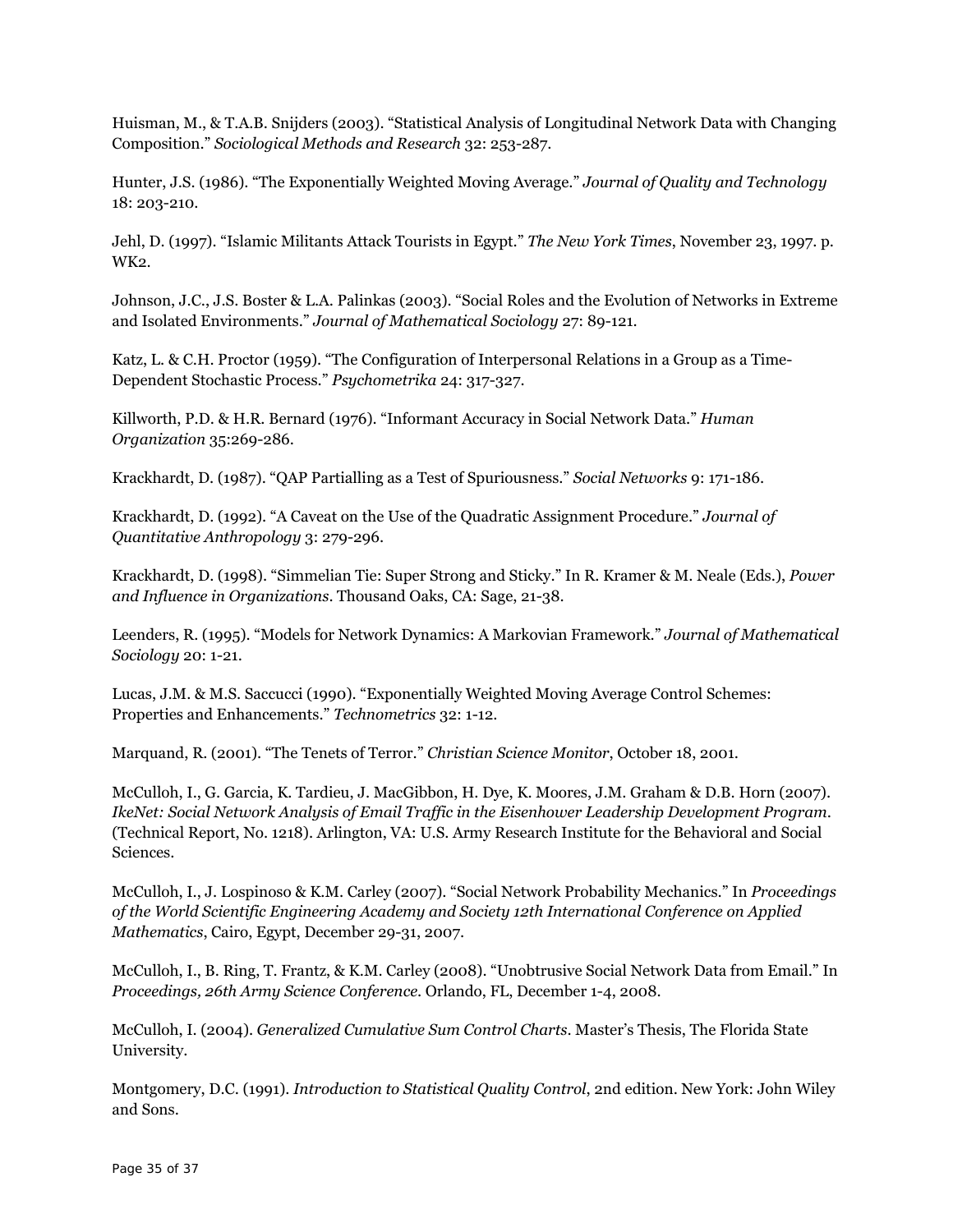Moustakides, G.V. (2004). "Optimality of the CUSUM Procedure in Continuous Time." *Annals of Statistics* 32, 1: 302-315.

Naus, J. (1965). "Clustering of Random Points in Two Dimensions." *Biometrika* 52: 263-267.

Newcomb, T.N. (1961). *The Acquaintance Process*. New York: Holt, Rinehart and Winston.

Page, E.S. (1961). "Cumulative Sum Control Charts." *Technometrics* 3: 1-9.

Priebe, C.E., J.M. Conroy, D.J. Marchette & P. Youngser (2005). "Scan Statistics on Enron Graphs." *Computational and Mathematical Organization Theory* 11: 229-247.

Ring, B., S. Henderson & I. McCulloh (2008). "Gathering and Studying Email Traffic to Understand Social Networks." In H.R. Arabnia & R.R. Hashemi (Eds.), *Proceedings of the 2008 International Conference on Information and Knowledge Engineering, IKE 2008*, July 14-17, 2008. Las Vegas, NV: CSREA Press, 338-343.

Roberts, S.V. (1959). "Control Chart Tests Based on Geometric Moving Averages." *Technometrics* 1: 239- 250.

Robins, G. & P. Pattison (2001). "Random Graph Models for Temporal Processes in Social Networks." *Journal of Mathematical Sociology* 25: 5-41.

Robins, G. & P. Pattison (2007). "Interdependencies and Social Processes: Dependence Graphs and Generalized Dependence Structures." In: P. Carrington, J. Scott & S. Wasserman (Eds.), *Models and Methods in Social Network Analysis*. New York: Cambridge University Press, 192-214.

Rogers, E.M. (2003). *Diffusion of Innovations*, 5th edition. New York, NY: Free Press.

Romney, A.K. (1989). "Quantitative Models, Science and Cumulative Knowledge." *Journal of Quantitative Anthropology* 1: 153-223.

Ryan, T. P. (2000). *Statistical Methods for Quality Improvement*, 2nd edition. Wiley.

Saccucci, M.S. & J.M. Lucas (1990). "Average Run Lengths for Exponentially Weighted Moving Average Control Schemes Using the Markov Chain Approach." *Journal of Quality Technology* 22: 154-159.

Sampson, S.F. (1969). *Crisis in a Cloister*. Ph.D. Thesis, Ithaca, NY: Cornell University.

Sanil, A., D. Banks & K.M. Carley (1995). "Models for Evolving Fixed Node Networks: Model Fitting and Model Testing." *Social Networks* 17, 1: 65-81.

Schreiber, C. & K.M. Carley (2004). *Construct; A Multi-agent Network Model for the Co-Evolution of Agents and Socio-Cultural Environments*. Carnegie Mellon University, School of Computer Science, Institute for Software Research International, Technical Report, CMU-ISRI-04-109. Available: http://reports-archive.adm.cs.cmu.edu/anon/isri2004/CMU-ISRI-04-109.pdf [January 7, 2011].

Shewhart, W.A. (1927). "Quality Control." *Bell Systems Technical Journal* 6, 4 (October 1927): 722-735.